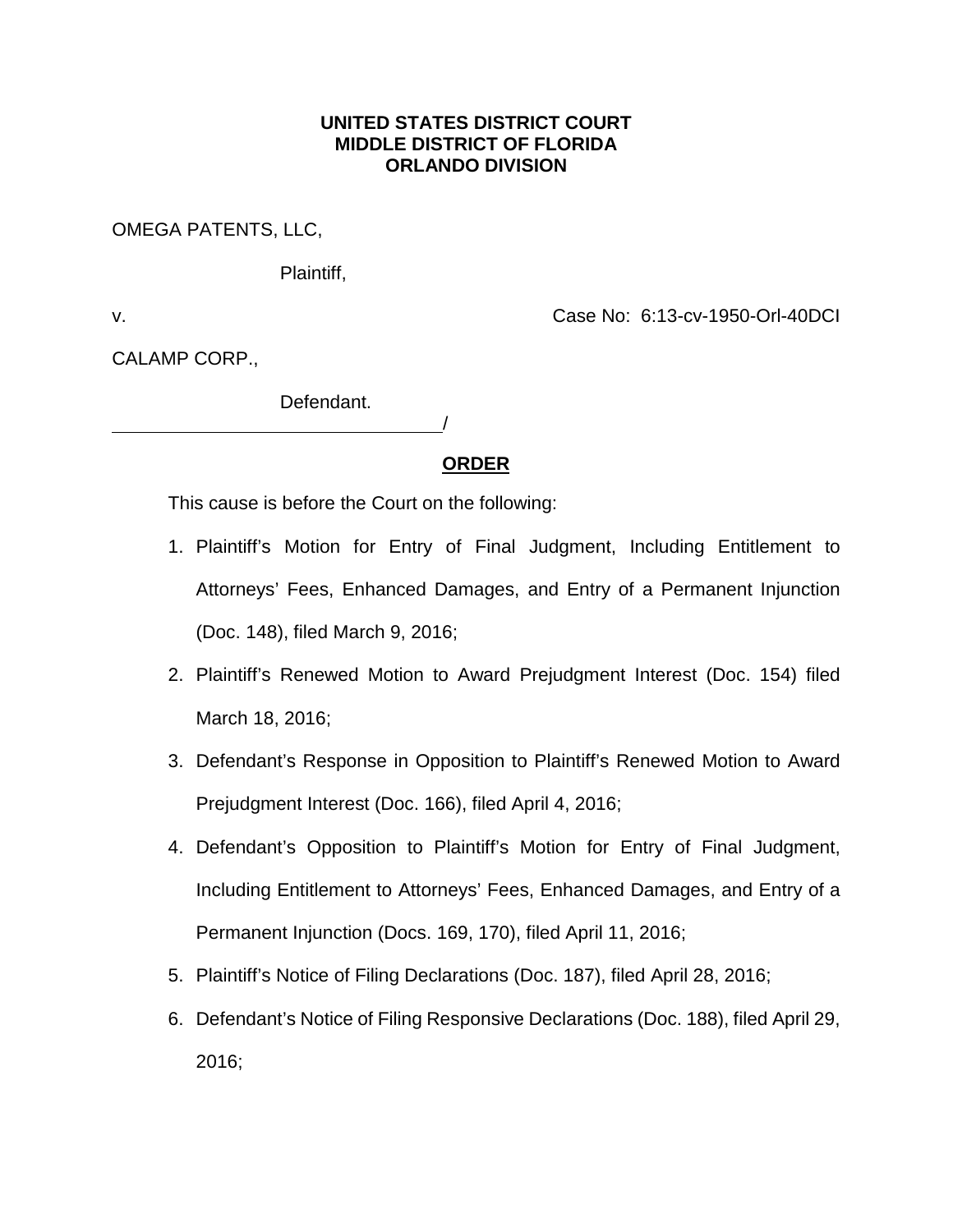- 7. Defendant's Notice of Supplemental Authority regarding Response in Opposition to Plaintiff's Motion for Entry of Final Judgment (Doc. 192), filed May 17, 2016;
- 8. Defendant's Notice of Grant of Reexamination of '885 Patent (Doc. 193), filed June 6, 2016;
- 9. Plaintiff's Notice of Supplemental Authority (Doc. 194), filed June 13, 2016;
- 10.Defendant's Response to Plaintiff's Notice of Supplemental Authority (Doc. 195), filed June 14, 2016;
- 11.Plaintiff's Response to Defendant's Notice of Supplemental Authority at Docket Number 192 (Doc. 198), filed July 19, 2016;
- 12.Defendant's Reply to Plaintiff's Response to Notice of Supplemental Authority (Doc. 199), filed July 22, 2016;
- 13.Defendant's Notice of Grant of Supplemental Authority (Patent Office Action) (Docs. 200, 201), filed August 30, 2016; and
- 14.Defendant's Notice of Supplemental Authority (Patent Office Action) (Doc. 202), filed September 19, 2016.

Upon due consideration, and after reviewing the pleadings and the transcript of the trial (Doc. 178–184) and the transcript of the post-trial motion's hearing (Doc. 196), Plaintiff's Motions for Entry of Final Judgement, Enhanced Damages, and Reasonable Attorneys' Fees are granted, and Plaintiff's motions for Permanent Injunction is denied.

#### **I. BACKGROUND**

Omega Patents, LLC ("Omega") brought the instant action against CalAmp Corp. ("CalAmp") and contends that CalAmp infringed the claims of U.S. Patent No. 6,346,876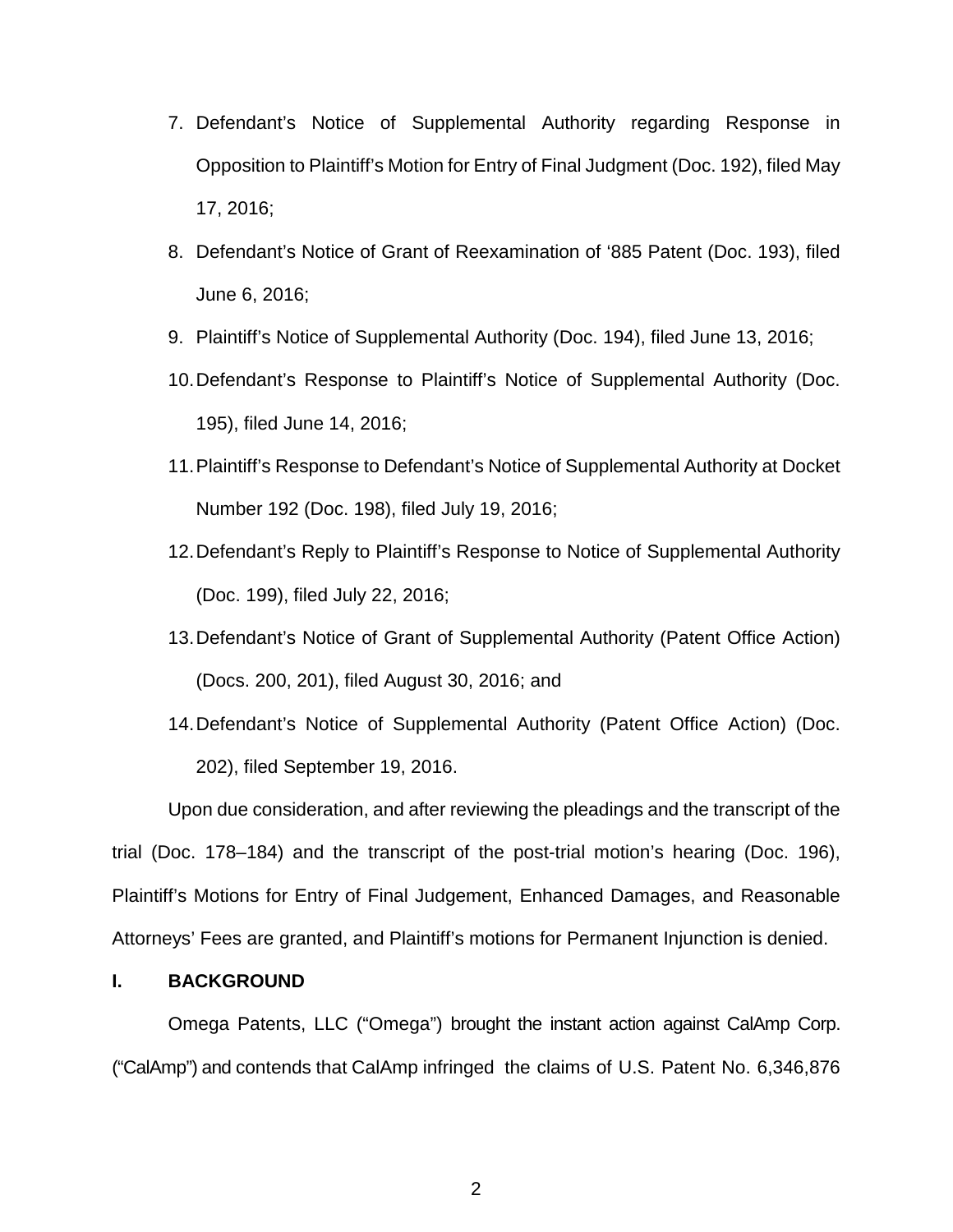("the '876 Patent")<sup>1</sup>, U.S. Patent No. 6,756,885 ("the '885 Patent")<sup>2</sup>, U.S. Patent No. 7,671,727 ("the '727 Patent")<sup>3</sup>, and U.S. Patent No. 8,032,278 ("the '278 Patent")<sup>4</sup> (collectively, the "patents-in-suit").<sup>5</sup> (Doc. 1). The trial of this matter commenced on February 16, 2016, and concluding on February 24, 2016, (Doc. 178–184), with the jury returning a verdict in favor of Omega in which they found that all of Omega's asserted claims were valid and had been infringed upon by CalAmp's accused devices: the LMU 3000, LMU 3030, LMU 3050, the V-Pod and the V-Pod 2. (Doc. 144, p. 1–6). The jury rejected the Defendant's invalidity contentions and made three findings for Plaintiff on secondary considerations indicating nonobviousness. (*Id.* at pp. 7–9). Finally, the jury found Plaintiff had proven by clear and convincing evidence that CalAmp acted despite an objectively high likelihood that its actions infringed a valid patent and that this high likelihood of infringement was either known or so obvious that it should have been known to CalAmp. (*Id.* at pp. 9–10). The jury awarded damages in the amount of \$2,975.200. (*Id.* at p. 10).

Omega contends the Court should award reasonable attorneys' fees pursuant to 35 U.S.C. § 285, enhanced damages pursuant to § 284, and a permanent injunction pursuant to § 283. (Doc. 148). CalAmp opposes the relief requested by Omega. (Doc. 169). The Court held oral argument on the post-trial motions on May 2, 2016. (Doc. 196).

<sup>&</sup>lt;sup>1</sup> The jury found infringement of claims 1, 3, 4, 5, 12, 14, and 16. (Doc. 144, p. 2).

<sup>2</sup> The jury found infringement of claims 1, 2, 3, 12, and 14. (*Id.* at p. 3).

<sup>3</sup> The jury found infringement of claims 1, 10, and 11. (*Id.* at p. 4).

<sup>4</sup> The jury found infringement of claims 1–6, 8, 11–16, 18–19, and 21. (*Id.* at pp. 5–6). <sup>5</sup> The patents-in-suite relate to control systems for vehicles with a "data communication bus." The term "data communication bus" has been previously construed by the Court to mean "wired connection for communication of digital messages among vehicle devises, with each message including one or more device addresses." (Doc. 50, p. 25).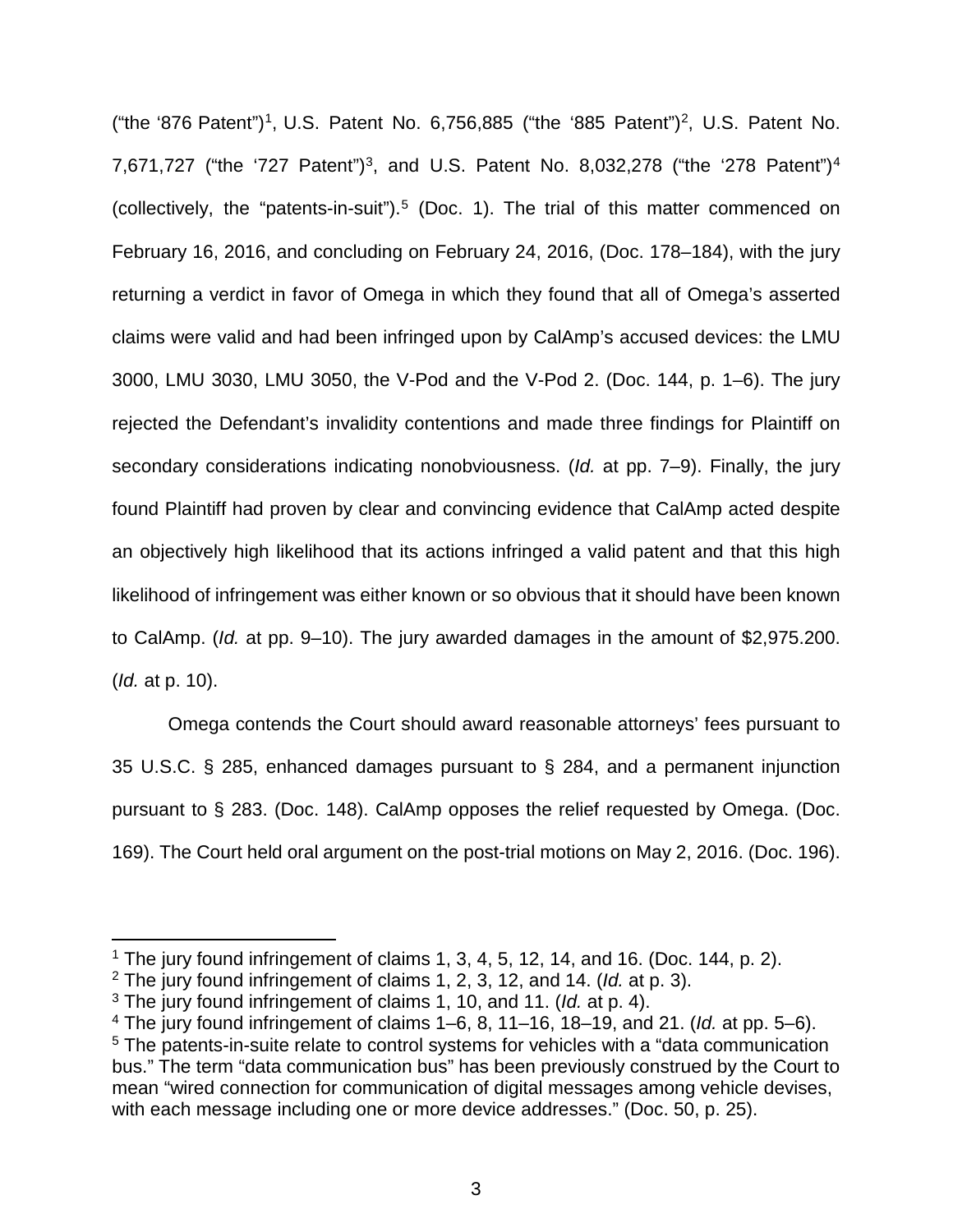The parties subsequently submitted numerous pleadings consisting of supplemental authority and notices of *ex parte* reexamination by The Patent Office of the '278 patent, the '885 patent, and the '876 patent. (Docs. 198–202).

### **II. STANDARD**

#### **A. Enhanced Damages**

When this litigation proceeded to trial, the issue of enhanced damages was governed by the two-step inquiry announced by the Federal Circuit in *In re Seagate Tech., LLC*, 497 F.3d 1360, 1371 (Fed. Cir. 2007) (*en banc*). Following oral argument on Omega's motion for enhanced damages, the United States Supreme Court decided *Halo Elecs., Inc. v. Pulse Elecs., Inc.*, 136 S. Ct. 1923 (2016). The Court in *Halo* rejects the *Seagate* two-part test for determining when a district court my increase damages pursuant to 35 U.S.C. § 284 as being inconsistent with the plain language of the statute. *Halo*, 136 S. Ct. at 1928. Following a historical exegesis of enhanced damages under the Patent Act, the Court concluded that "although there is 'no precise rule or formula' for awarding damages under § 284, a district court's 'discretion should be exercised in light of the considerations' underlying the grant of that discretion." *Halo,* 136 S. Ct. at 1932 (quoting *Octane Fitness, LLC v. ICON Health & Fitness, Inc.*, 134 S. Ct. 1749, 1756 (2014)).

The Court in *Halo* remarked that enhanced damages under patent law "should generally be reserved for egregious cases typified by willful misconduct." *Halo*, 136 S. Ct. at 1934. The Court observed that "[t]he sort of conduct warranting enhanced damages has been variously described in our cases as willful, wanton, malicious, bad-faith, deliberate, consciously wrongful, flagrant, or—indeed—characteristic of a pirate." *Halo,*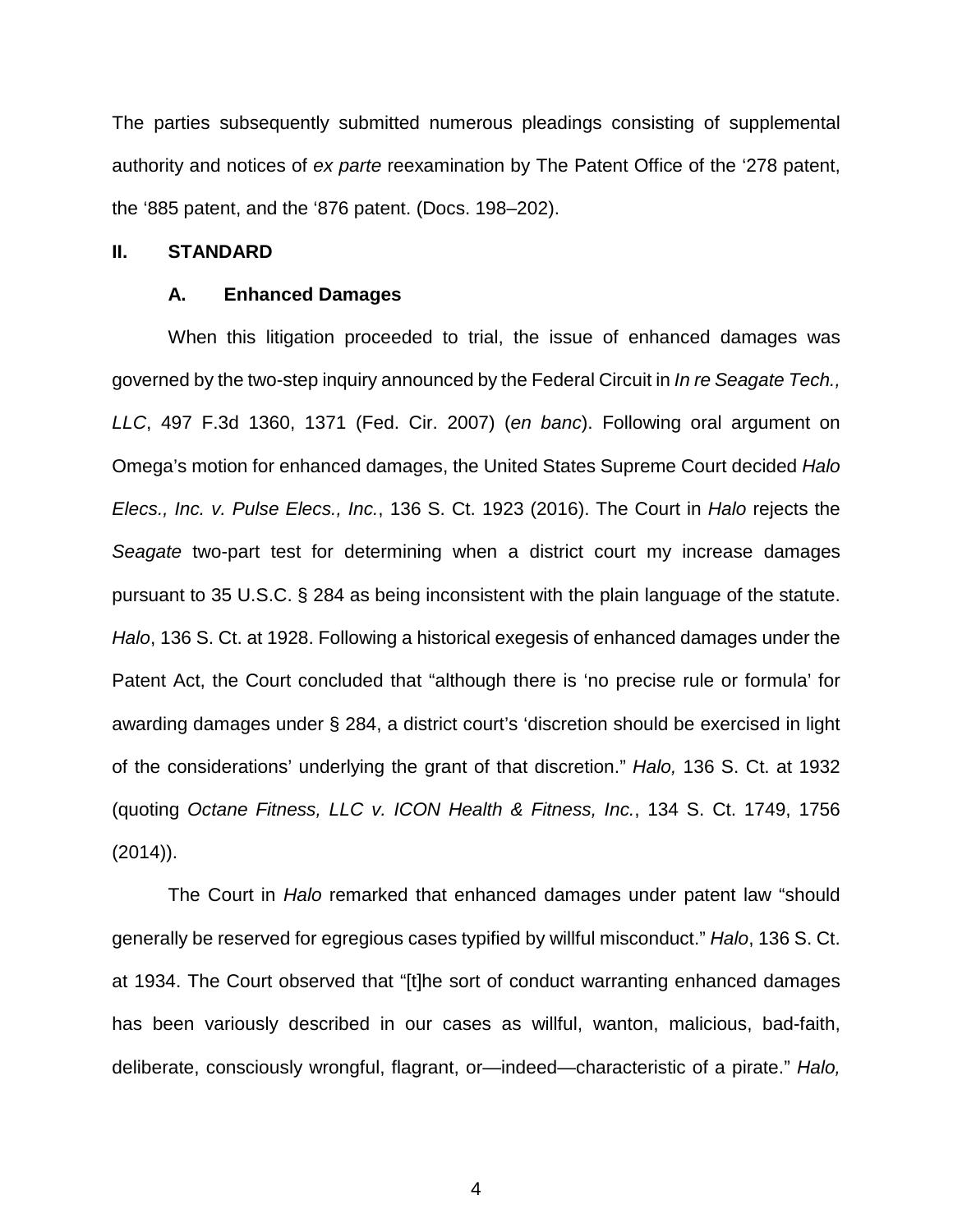136 S. Ct. at 1932. The Court rejected the heightened standard of proof provided for by the Federal Circuit in *Seagate* in favor of a preponderance of the evidence standard. *Halo,* 136 S. Ct. at 1934*.* The type of culpability that supports an award of enhanced damages is "measured against the knowledge of the actor at the time of the challenged conduct." *Halo*, 136 S. Ct. at 1933.<sup>6</sup> Once a jury determines that an infringer "is quilty of conduct upon which increased damages may be based [,] … the court then determines, exercising its sound discretion, whether, and to what extent, to increase the damages award given the totality of the circumstances." *Jurgens v. CBK, Ltd.*, 80 F.3d 1566, 1570 (Fed. Cir. 1996). While a finding of willful infringement does not mandate the imposition of enhanced damages, once the finding is made "the court must explain its reasons for declining to award enhanced damages." *Carnegie Mellon Univ. v. Marvell Tech. Group, Ltd.*, No. CIV.A. 09-290, 2014 WL 1320154, at \*9 (W.D. Pa. Mar. 31, 2014), *rev'd in part on other grounds*, 807 F.3d 1283 (Fed. Cir. 2015).

#### **B. Attorney's Fees**

The Supreme Court in *Octane Fitness* rejected the "more rigid and mechanical formulation" for determining when the district court may award reasonable attorney fees to the prevailing party in favor of the plain statutory text of § 285, which provides "[t]he court in exceptional cases may award reasonable attorney fees to the prevailing party." 35 U.S.C. § 285; *Octane Fitness*, 134 S. Ct. at 1755. An exceptional case is "simply one that stands out from others with respect to the substantive strength of a party's litigating

 <sup>6</sup> The Court in *Halo* criticized, in pertinent part, the second prong of the *Seagate* test which allowed an infringer to escape enhanced damages by mustering a defense of invalidity or noninfringement at trial "even if [the infringer] did not act on the basis of the defense or was even aware of it." *Halo Elecs., Inc. v. Pulse Elecs., Inc*., 136 S. Ct. 1923, 1933 (2016).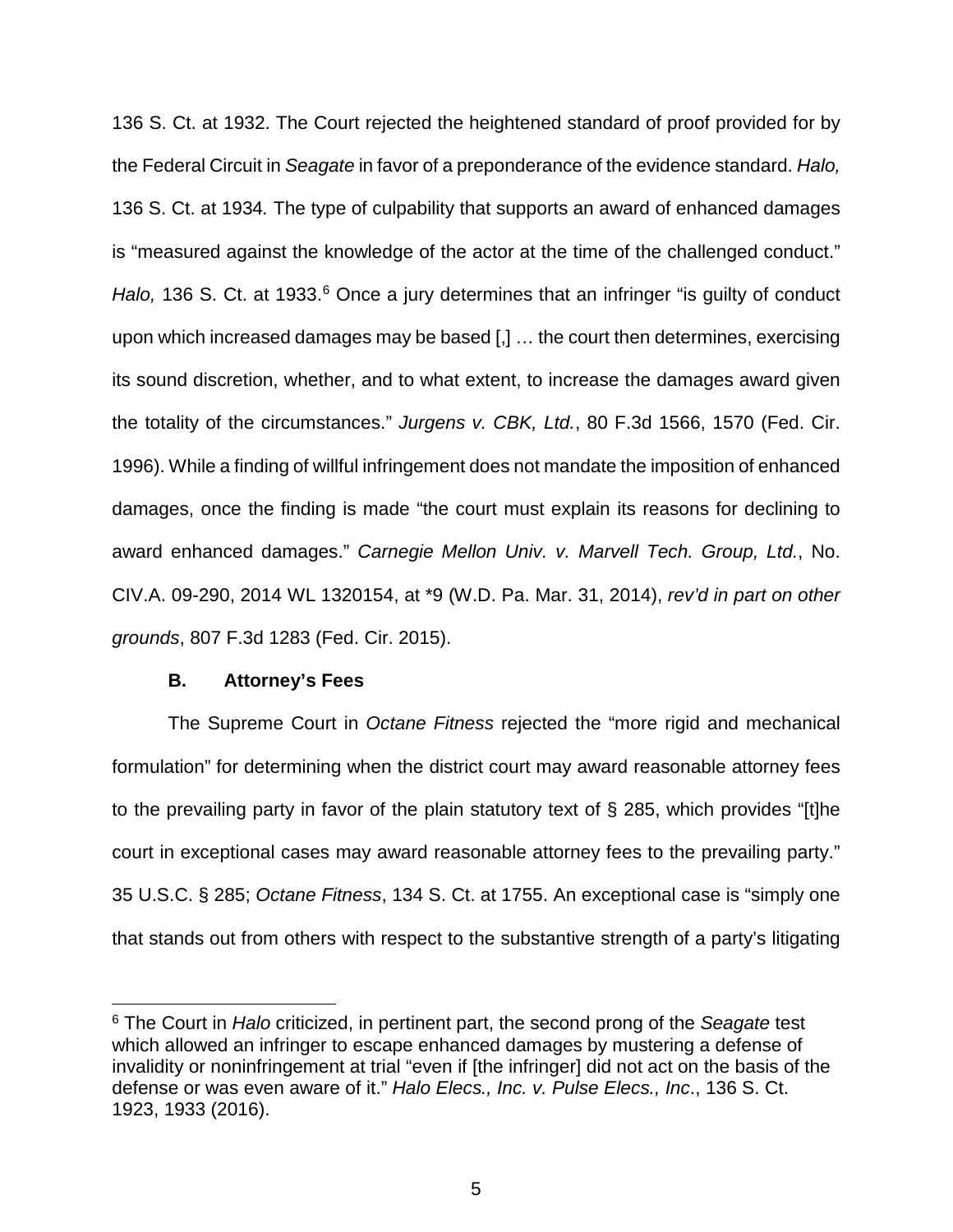position (considering both the governing law and the facts of the case) or the unreasonable manner in which the case was litigated." *Octane Fitness*, 134 S. Ct. at 1756. The district court applies the preponderance of the evidence standard and considers the totality of the circumstances. The district court may consider a number of factors in determining whether to award fees, including: (1) whether the infringer deliberately copied the invention; (2) whether the infringer had a good faith basis for believing it did not infringe or that the patent was invalid; (3) the closeness of the case; (4) conduct of the part in litigation; (5) defendant's relative size and financial condition; (6) the duration of the infringement; (7) remedial action by the defendant; (8) defendant's motivation for harm, and (9) whether defendant attempted to conceal its misconduct. *Read Corp. v. Portec, Inc.,* 970 F.2d 816, 827 (Fed. Cir. 1992).7

# **C. Permanent Injunction**

The Supreme Court in *eBay Inc. v. MercExchange, L.L.C.*, 126 S. Ct. 1837, 1839 (2006), held that to obtain an injunction a party "must demonstrate: (1) that is has suffered an irreparable injury; (2) that remedies available at law, such as monetary damages, are inadequate to compensate for that injury; (3) that, considering the balance of hardships between the plaintiff and defendant, a remedy in equity is warranted; and (4) that the public interest wound not be disserved by a permanent injunction." The Federal Circuit subsequently held that *eBay* eliminates a presumption of irreparable injury to the patent holder after a judgment of infringement and of no invalidity is returned. *Robert Bosch LLC v. Pylon Mfg. Corp.,* 659 F.3d 1142, 1149 (Fed. Cir. 2011). Moreover, there must be a

 <sup>7</sup> The *Read* factors are equally applicable to the assessment of enhanced damages.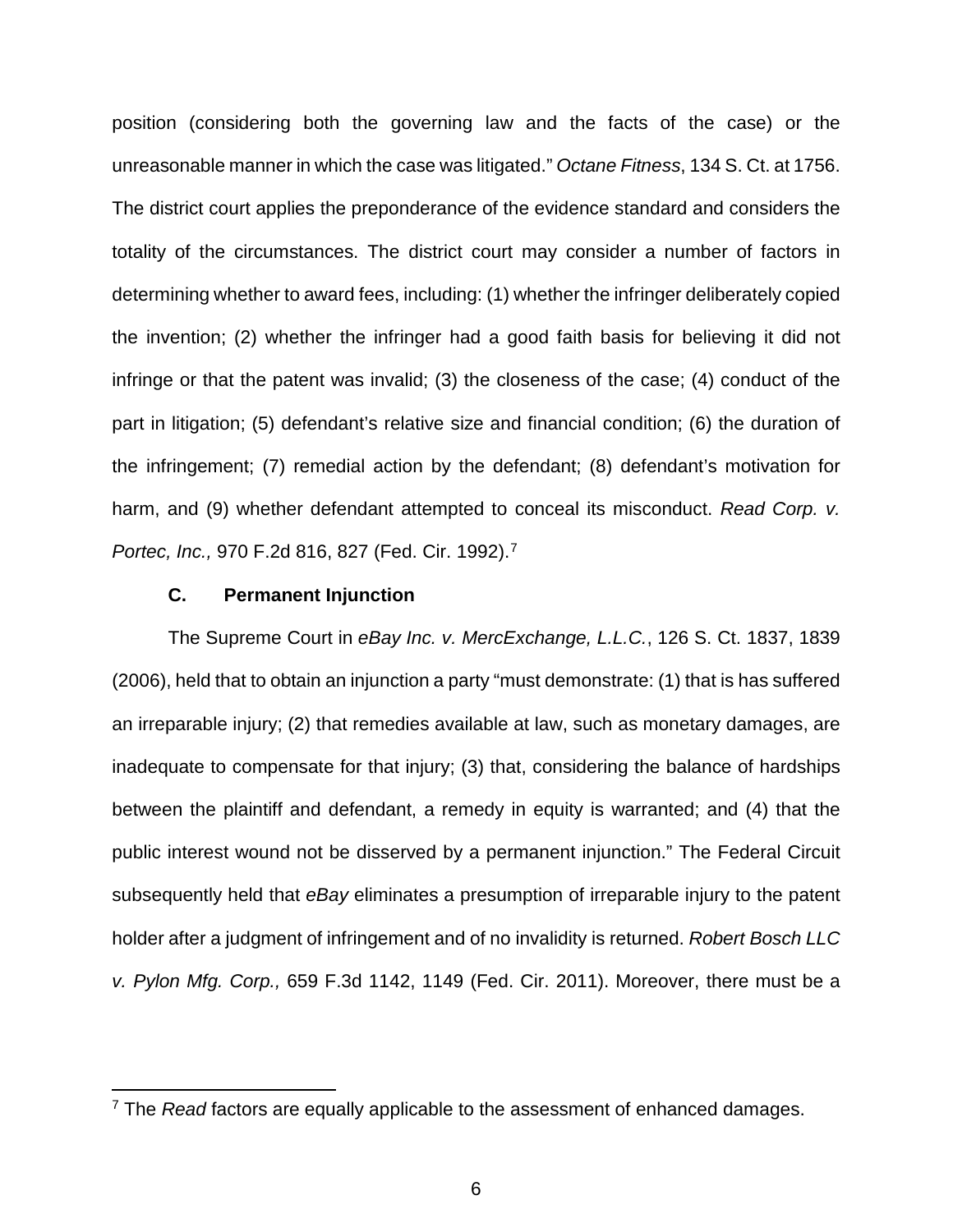causal nexus between the irreparable injury and the patent infringement. *Apple Inc. v. Samsung Elecs. Co.*, 735 F.3d 1352, 1360 (Fed. Cir. 2013).

### **III. DISCUSSION**

Mr. Flick, the inventor of the four patents at issue, met with representatives of CalAmp, including Mr. Gallin Chen, in 2009 at a trade show to discuss Omega's belief that CalAmp was infringing certain patents. (Doc. 179, 76:10-18). During this initial meeting, Mr. Chen expressed his view that the Omega patents were invalid, but he nonetheless requested a draft license agreement. (*Id.* at 78:1-11). Omega complied and sent CalAmp a license agreement that CalAmp rejected shortly thereafter, resulting in Omega filing suit against CalAmp on December 15, 2009.<sup>8</sup> (*Id.*). Once litigation had commenced, Mr. Chen agreed to meet with Mr. Flick again at a trade show scheduled for January 2010. (*Id.* at 81:14-18). During the ensuing conversation, Mr. Chen represented to Omega that CalAmp did not program their products and any alleged infringement was caused by the end-user who programs the CalAmp devices. (*Id.* at 81:24– 82:13). Based upon this representation Mr. Flick stayed the litigation against CalAmp and sued two end users: Numerex and Sky Patrol. (*Id.*). Numerex quickly settled with Omega and entered into a licensing agreement. (*Id.* at 82:14-23). Sky Patrol, however, revealed that, contrary to Mr. Chen's representation, CalAmp was responsible for programing their offending devices.9 (*Id.* at 83:11–84:12). CalAmp subsequently settled with Omega and agreed to pay a royalty. (*Id.* at 84:13-21; Pl.'s Ex. 45).

<sup>&</sup>lt;sup>8</sup> The lawsuit filed by Omega in 2009 pertained to patents other than those at issue in the instant litigation.

<sup>&</sup>lt;sup>9</sup> The deposition of CalAmp engineer, Peter Hergesheimer, was played at trial, and Mr. Hergesheimer acknowledged that CalAmp programs LMUs for approximately 75% of their customers, contradicting Mr. Chen's claim that CalAmp sold a black box. Mr.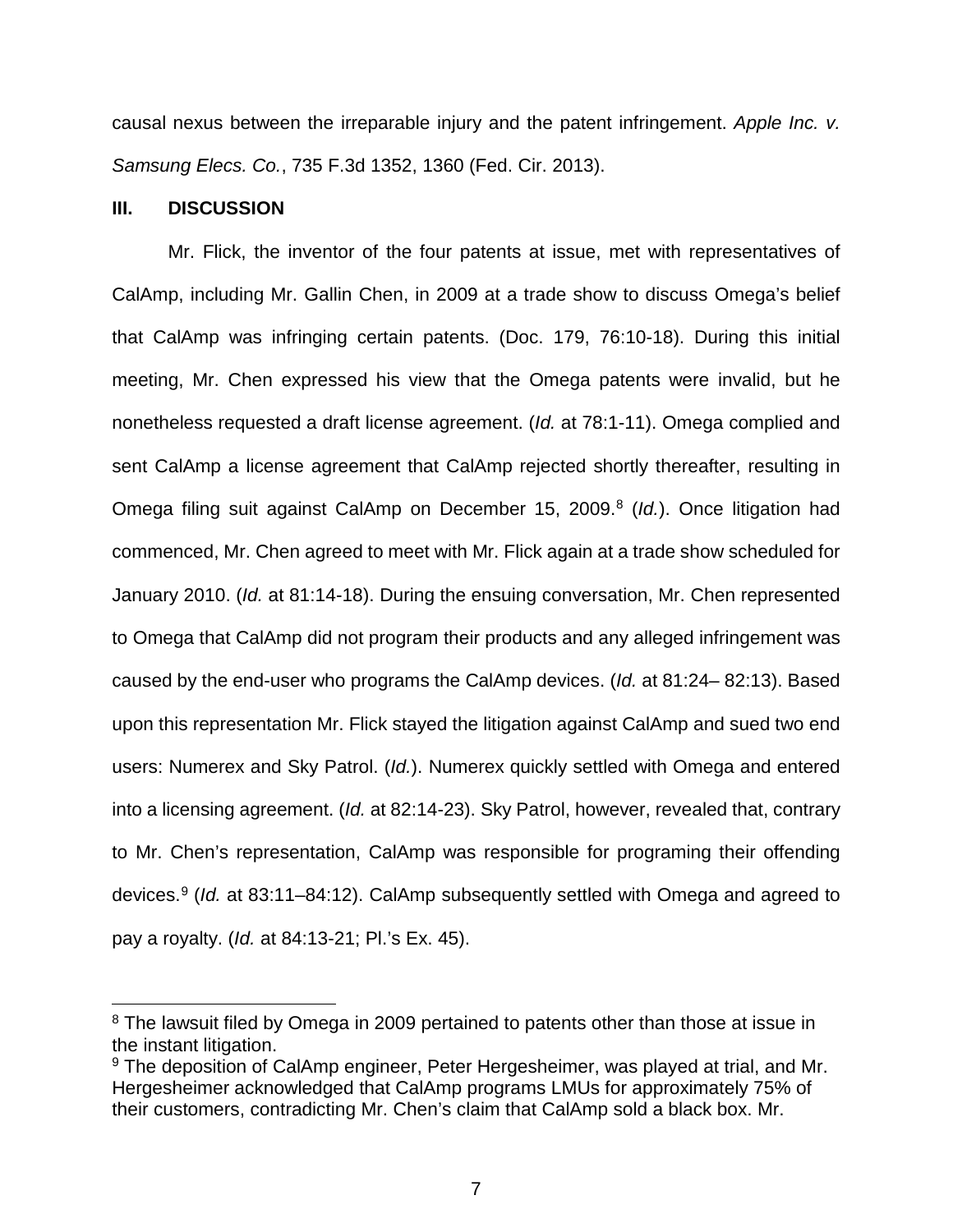Against this backdrop, CalAmp introduced the accused devices in late 2011 or early 2012. (Doc. 182, 53:2-5). Prior to introducing the accused products, CalAmp's counsel, Mr. David Bailey, reviewed a number of patents held by the Plaintiff, including the '885 and '727 patents at issue in this litigation. (Pl.'s Ex. 39). At the same time counsel for Omega and for CalAmp engaged in discussions concerning Omega's "extensive patent portfolio" in the area of databus applications.<sup>10</sup> (Pl.'s Ex. 34). It is, therefore, beyond dispute that CalAmp was fully aware of the Omega patents prior to introducing the accused products into the market.

Mr. Chen admitted on cross-examination that the LMUs and V-Pod and V-Pod2 were introduced as a direct result of consumer demand. (Doc. 182, 142:11-24). Mr. Chen explained that the LMUs connect to the vehicle data bus and read data from the bus. (*Id.* at 54:8-14). According to Mr. Chen, the LMU has a transmitter and a receiver, can read data from the vehicle data bus, can query a vehicle device for data, and can store the data received in response to the query. (*Id.* at 129:1-21). The '727 patent held by Omega, for example, claims a speed exceeded notification device for a vehicle comprising a "vehicle data communications bus" and "at least one vehicle device generating data related to vehicle speed on the" bus which determines when a vehicle's speed has exceeded a set threshold. (Joint Ex. 4, column 7, lines 4-17).

In an attempt to distinguish the LMU devices from the '727 patent, Mr. Chen testified that the LMU speed data is derived from the GPS module and not from the vehicle

 $\overline{a}$ 

Hergesheimer also testified that software is loaded on the LMU online, because that is more cost effective than loading it at the time of manufacture.

<sup>&</sup>lt;sup>10</sup> CalAmp engineer, Peter Hergesheimer, testified at trial via deposition that he did not design around the Omega patents.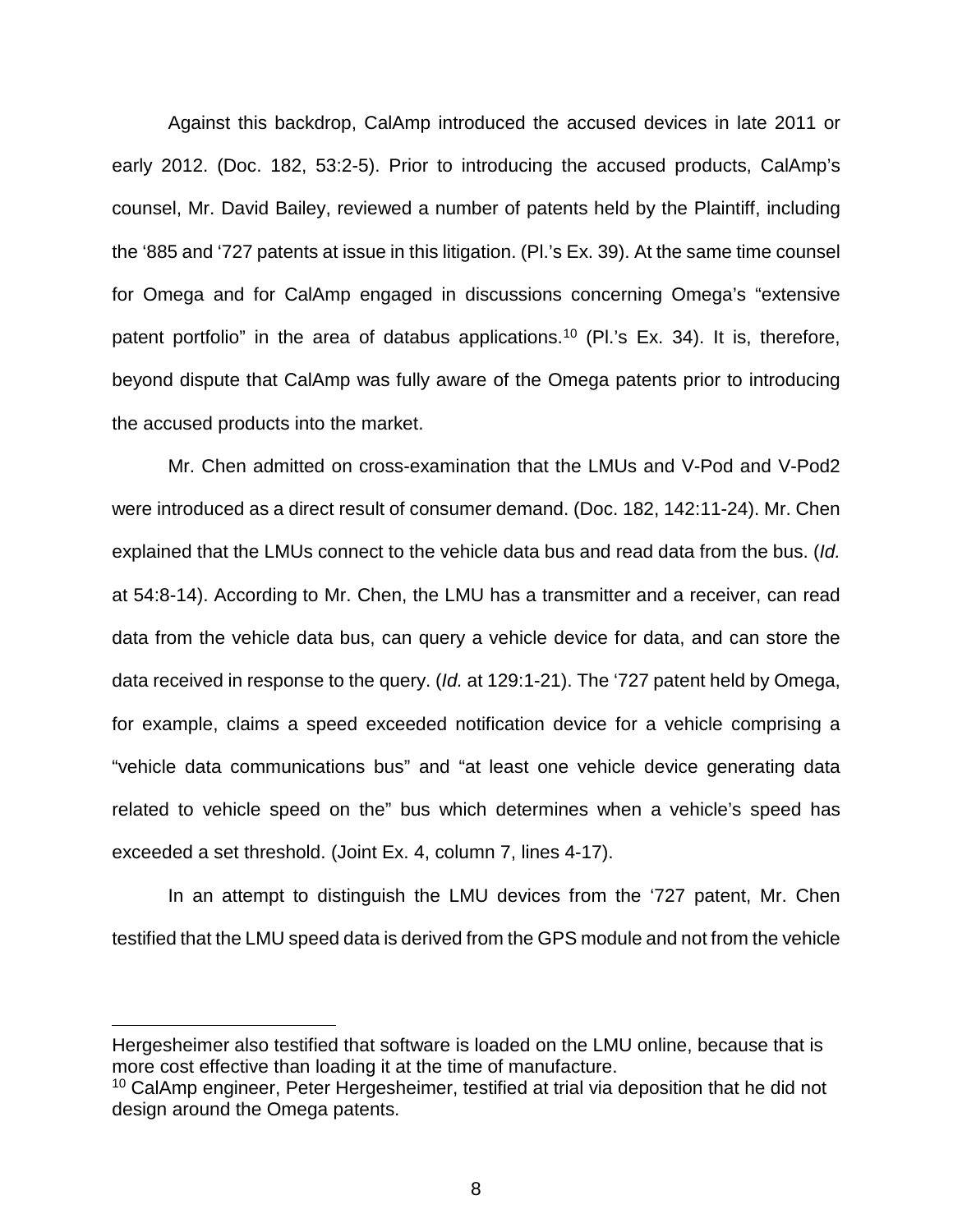bus.11 (Doc. 182, 133:13-21). He added that the LMU has the capacity to read speed from the bus, but CalAmp does not allow this because speed data generated from GPS is more accurate. (*Id.*). However, Mr. Jerrery Eidberger, a CalAmp field application engineer, testified via deposition that a substantial percentage of customers do in fact have the LMU programmed by CalAmp to read the speed from the bus. Additionally, CalAmp responded to Omega's Frist Set of Interrogatories, wherein Omega asks CalAmp to "identify all customers for whom CalAmp has loaded scripts for geofencing or speed alerts into an Accused Product" by providing a long list of customers for whom CalAmp has loaded scripts related to speed alerts, noting that "some scripts do not cause a speed exceeded notification." (Pl.'s Ex. 16). CalAmp's acknowledgement that some scripts do not cause a speed exceeded notification means that other scripts do provide the speed exceeded notification from the vehicle bus as opposed to the GPS. Mr. Chen's testimony wherein he flatly denies the LMU reads vehicle speed from the bus is clearly contradicted by CalAmp's interrogatory answers.

Mr. Andrews, CalAmp's retained expert, echoed this misrepresentation when he testified that the CalAmp devices obtain speed data from the internal GPS sensor as opposed to obtaining speed from the bus. (Doc. 182, 248:3-5; 249:1-5). On crossexamination, Mr. Andrews admitted that if the LMU is programmed to read speed from the data bus and make the threshold determination that the speed has been exceeded, the accused device infringes the '727 patent. (Doc. 183, 172:19-22). Either Mr. Andrews ignored CalAmp's answers to Omega's interrogatories in reaching his opinion that the

 $11$  The '727 patent indicates that it is an object of the invention "to provide a speed exceeded notification device which may be readily used in a vehicle including a data communications bus and related methods." (Joint Ex. 4, column 2, lines 38-40).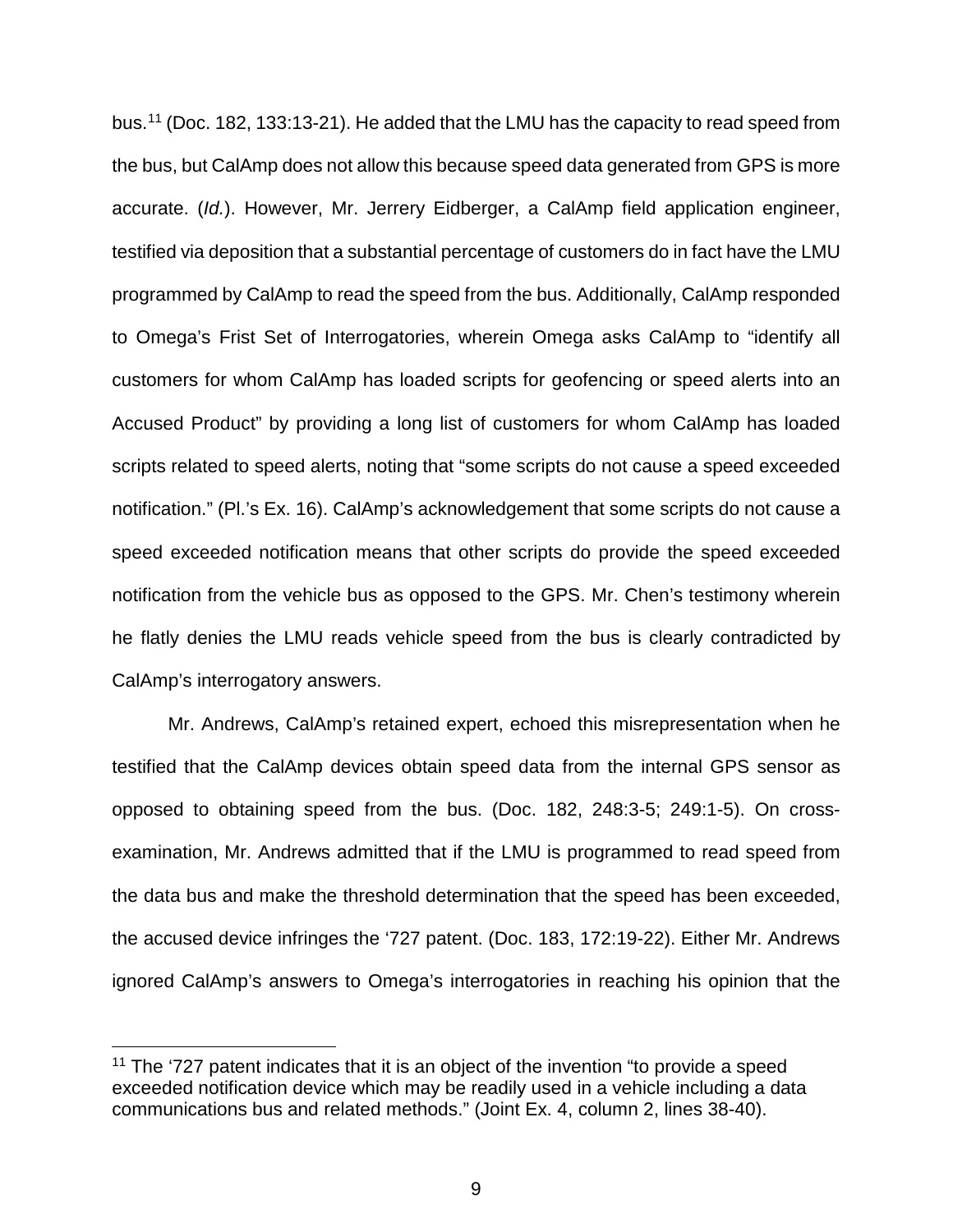accused products do not infringe the '727 patent because speed is derived via GPS, or CalAmp withheld this information from its expert in order to obtain a non-infringement opinion. Either way, the testimony of Mr. Chen and Mr. Andrews provide substantial support for the jury's finding of willful infringement of the '727 patent, and this Court concurs in the jury's finding of willful infringement.

Further indicia of willful infringement by CalAmp is found in an e-mail sent by Mr. Chen to outside patent counsel, Mr. David Bailey<sup>12</sup>, and senior vice president for corporate development, Mr. Garo Sarkissian. (Doc. 182, 112:13-19). On July 30, 2013, eight months after Omega instituted this lawsuit, Mr. Chen wrote to Messrs, Bailey, and Sarkissian and asked them to look at the '278 patent. (Pl.'s Ex. 48). Referring to claim 13 of the '278 patent, Mr. Chen wrote: "13 may relate to how we program a unit at the factory so it may be harder to avoid." (*Id.*). The '278 patent has as an object of the invention to "provide a multi-vehicle compatible tracking unit which may be used to control operable vehicle devices, and/or read information therefrom via the vehicle data communications bus." (Joint Ex. 5, column 2, lines 46-49). Clearly, Mr. Chen was concerned as late as July 30, 2013, that the accused devices infringe claim 13 of the '278 patent, as the jury ultimately found. His admission in this e-mail that the units are programed at the CalAmp factory is further evidence that his trial testimony describing the LMU as a black box, programmed by the end-user, was false.

In the same e-mail, Mr. Chen predicts what will ultimately become a defense theory advanced at trial, when he writes: the '727 patent "can be avoided by using GPS speed,

 $12$  Mr. Bailey is an attorney practicing in the same firm as trial defense counsel. (Doc. 182, 144:20-25).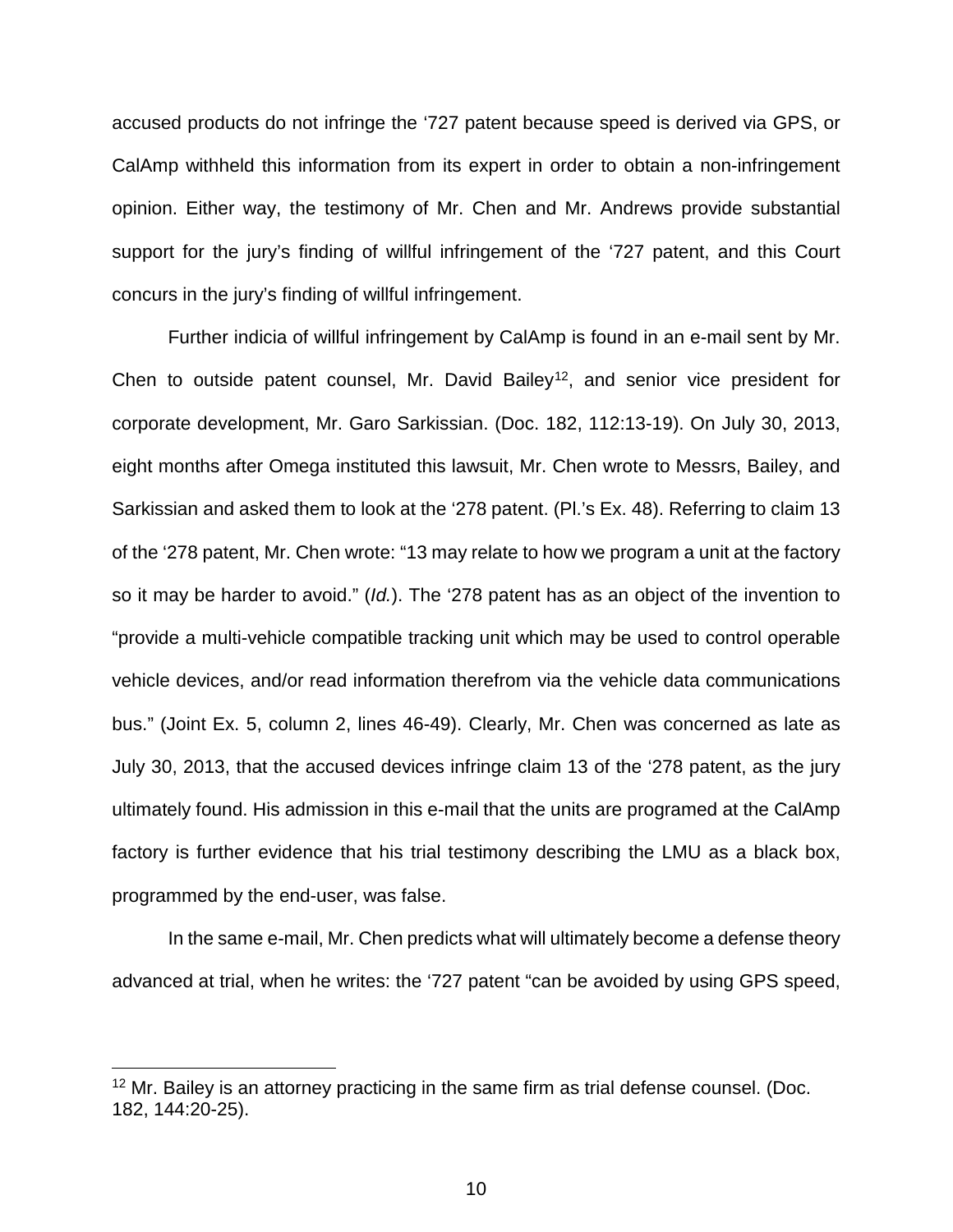not vehicle bus received speed, for speeding alerts." (Joint Ex. 5). It is difficult to ascribe a good faith basis for persisting at trial on the theory that the LMU determines speed from the GPS, as opposed to obtaining the data from the bus, when CalAmp's supplemental response to Omega's interrogatory, in which CalAmp admits to loading scripts for speed exceeded notification, was filed March 6, 2015—more two years after Mr. Chen suggested to his counsel and his colleague that using GPS speed will allow CalAmp to avoid the '727 patent. This email is consistent with an attempt to create a plausible defense at trial, perhaps in anticipation of the then-available *Seagate* enhanced damages analysis.13 That Mr. Chen continued to advance the GPS theory at trial and in view of CalAmp's interrogatory answer demonstrates willful copying of Omega's invention.

In an attempt to satisfy the *Seagate* two-part test at trial, Mr. Chen testified that prior to launching the accused devices, CalAmp investigated the vehicle data bus market. (Doc. 182, 55:21-24). Mr. Sarkissian directed Mr. Chen to search for prior art, resulting in Mr. Chen reviewing over 300 patents. (*Id.* at 57:12–58:2). Mr. Chen also stated that in late 2010, Mr. Sarkissian, Mr. Steven Moran (CalAmp's general counsel), and he had received verbal opinions from Mr. Bailey that the accused products did not infringe existing patents. (*Id.* at 114:7-25; 117:7-12). Mr. Chen stated that he did not request Mr. Bailey to memorialize these oral opinions in writing until after the lawsuit was commenced by Omega. (*Id.* at 145:1-3). The defense marked for identification exhibits 71–74, which are opinion letters written by Mr. Baily as to each patent-in-suit, and each opinion letter is

 <sup>13</sup> The Supreme Court in *Halo* disapproved of the *Seagate* test in part because it allowed an infringer to "escape any comeuppance under § 284 solely on the strength of his attorney's ingenuity." *Halo*, 136 S. Ct. at 1933. Hence, opinion letters issued after-the-fact shed little light upon the infringer's culpability which must be "measured against the knowledge of the actor *at the time* of the challenged conduct." *Id.* [emphasis added].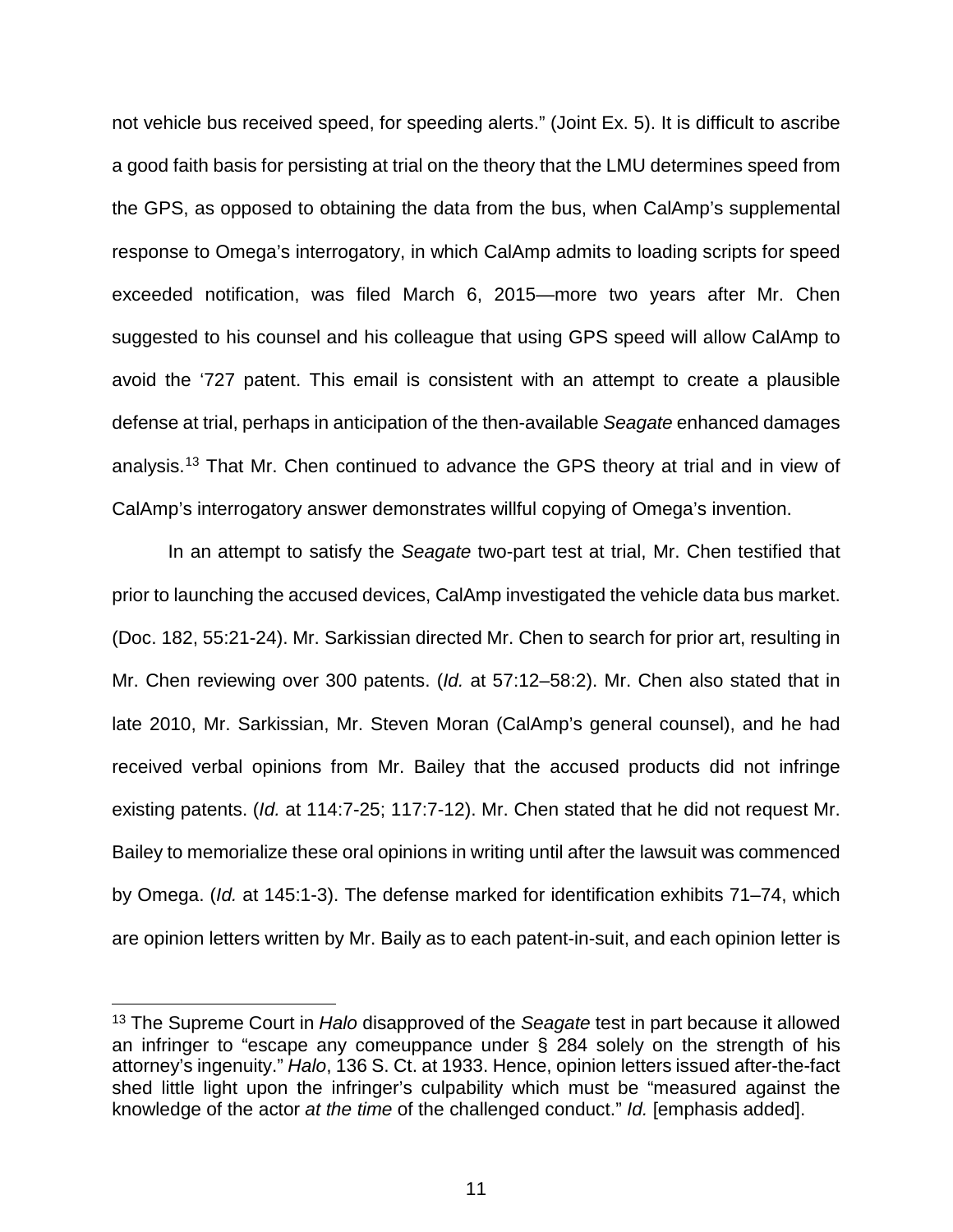dated June 27, 2014.14 (Def.'s Exs. 71–74). However, it is curious—assuming Mr. Bailey had vetted the accused products against existing patents back in 2010—that in July 2013 Mr. Chen highlighted the difficulty of avoiding claim 13 of the '278 patent and suggested that the '727 patent can be avoided by focusing upon GPS speed determination. If, in fact, counsel had vetted the accused devices and the Omega patents three years earlier, there is no reason for Mr. Chen to suggest a noninfringement theory to his counsel, nor is there any reason for Mr. Chen to be concerned over claim 13 of the '278 patent. The Court does not find the testimony of Mr. Chen or of Mr. Bailey credible on the issue of whether counsel had rendered legal opinions prior to the launch of the accused products in which he opined the accused products do not offend any patent held by Omega. Mr. Chen's credibility is undermined by other evidence presented at trial<sup>15</sup>, and it is incomprehensible that counsel would refrain from issuing a written opinion of noninfringement or invalidity to his client at or near the time that CalAmp launched the accused products. No reasonable explanation for this highly unusual practice was offered by CalAmp or Mr. Bailey.

<sup>&</sup>lt;sup>14</sup> The Court sustained Omega's objection to the admissibility of Mr. Bailey's opinion letters on the grounds that the letters—offered during Mr. Chen's testimony—constitute hearsay, and the letters confer expert testimony which was not properly disclosed by the Defense. However, the Court has considered the four opinion letters for purposes of the enhanced damages analysis. The Court is unaware of the substance of the verbal opinions allegedly offered by Mr. Bailey in 2010 prior to the launch of the accused products.

 $15$  Mr. Chen testified via deposition that he removed information from the CalAmp website regarding the LMU devices to make it more difficult for Omega to identify infringement. (Pl.'s Ex. 48) ("We don't want to make it easy for Omega to build their infringement case by just looking at the datasheets on our website. . . . the bigger hole is LMU 3000; it's launched, mature and broadly integrated by multiple partners. We can bury (i.e. omit) the LMU3030 for now on open website.").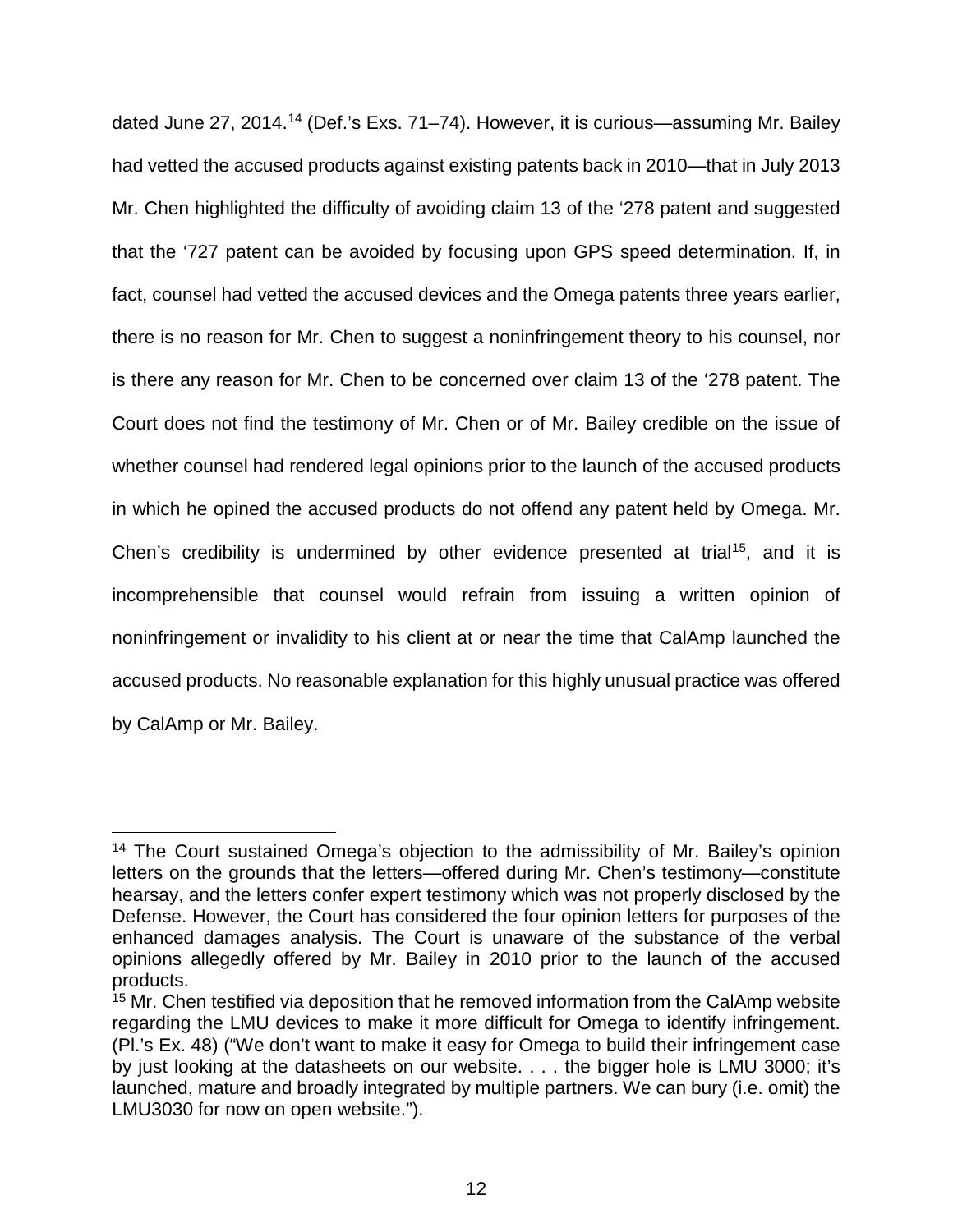The Court next considers whether this was a "close case" and whether CalAmp held a good faith belief the patents were not infringed or were invalid. CalAmp and their expert, Mr. Andrews, note that the Omega patents require the performance of a control function. (Doc. 182, p. 177:7-15; Doc. 195, p. 3). At trial Mr. Andrews defined "control function" as "a message on the bus that is going to control a device exhibiting a physical change in the device or the system." (Doc. 182, 177:7-15). The notion that control function envisions a physical change is critical to the Defendant's noninfringement arguments. Based upon the Court's review of Mr. Andrew's initial expert report, (Def.'s Ex. 38), this definition of control function does not appear in his original expert report. Mr. Andrews acknowledged on cross-examination that he did not apply the physical change qualifier to control function in his deposition. (Doc. 183, 103:10-14). Mr. Andrews explained that he had misspoken in his deposition when he failed to describe control function as requiring a physical change in the device or the system. (*Id.*). Mr. Andrews did, however, include in his rebuttal report the definition of control function as having the ability to enable a physical change in a device of the system; for example, locking a door, starting the engine, or turning on a light." (Def.'s Ex. 47, pp. 11–12). The crux of the non-infringement defense is that the LMU merely sends a "query for data" and does not control a vehicle device. (Doc. 182, p. 177:20-22). Because the LMU does not control a vehicle device, Mr. Andrews argues the accused products cannot satisfy the multi-vehicle compatible controller claim in the patents. (*Id.* at 238:9-12; 238:25–239:6; 239:14–240:6). Accordingly, Mr. Andrews' definition of control function as mandating a physical change precludes one from finding for Plaintiff Omega.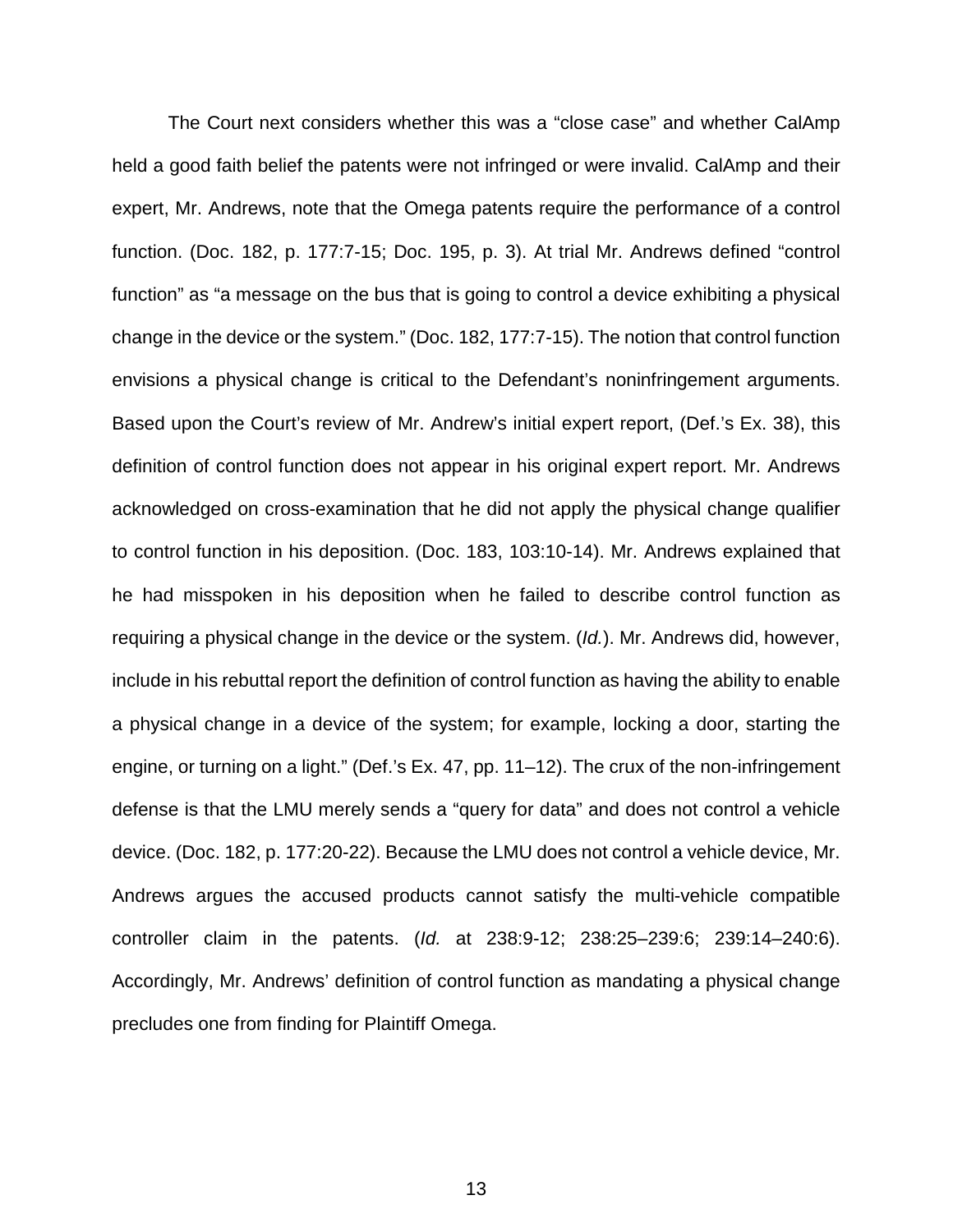In order for Mr. Andrews' non-infringement argument to prevail, one must accept his opinion that the LMU is a passive device that uses the bus to request and receive data, but which does not "perform one or more control functions" with respect to the vehicle device. (Def.'s Ex. 47, p. 12; Doc. 182, 240:9-11). The difficulty lies in finding a basis for Mr. Andrews' interpretation of "control function." The Court construed the claim term "controller" to mean "electronic circuitry that performs one or more control functions." (Doc. 50, p. 24). The claim term "multi-vehicle compatible controller" was construed by the Court to mean "electronic circuitry that performs one or more control functions, and can operate with more than one vehicle." (*Id.*). The Court did not construe the term control function. CalAmp urged the Court to construe "function" as "[a]n operation of a vehicle device, such as remote starting the engine, remotely unlocking the vehicle doors, or changing the mode of a security system between armed and disarmed." (*Id.* at 18). But the Court observed: "The patent states the invention may be embodied in many different forms and should not be construed as limited to the illustrated embodiments set forth herein." (*Id.* at 18) (internal quotation marks and citations omitted). Accordingly, Mr. Andrews' interpretation of "control function" is not based upon the Court's claim construction. Similarly, nothing in any specification of the four patents-in-suit support Mr. Andrews' definition of "control function." (Joint Ex. 1-4; Doc. 183, 117:8-11; 118:1-6).

Mr. Andrews acknowledged that the microprocessor in the LMUs and the V-Pods sends a signal along the bus to the ECU and requests a response. (Doc. 183, 114:17– 115:6). Omega's counsel engaged Mr. Andrews in the following colloquy:

> Q: Let's say the ECU responds with the device code signal—that would be controlling the ECU, wouldn't it?

> A: You're asking it for information. It's providing it back, yes.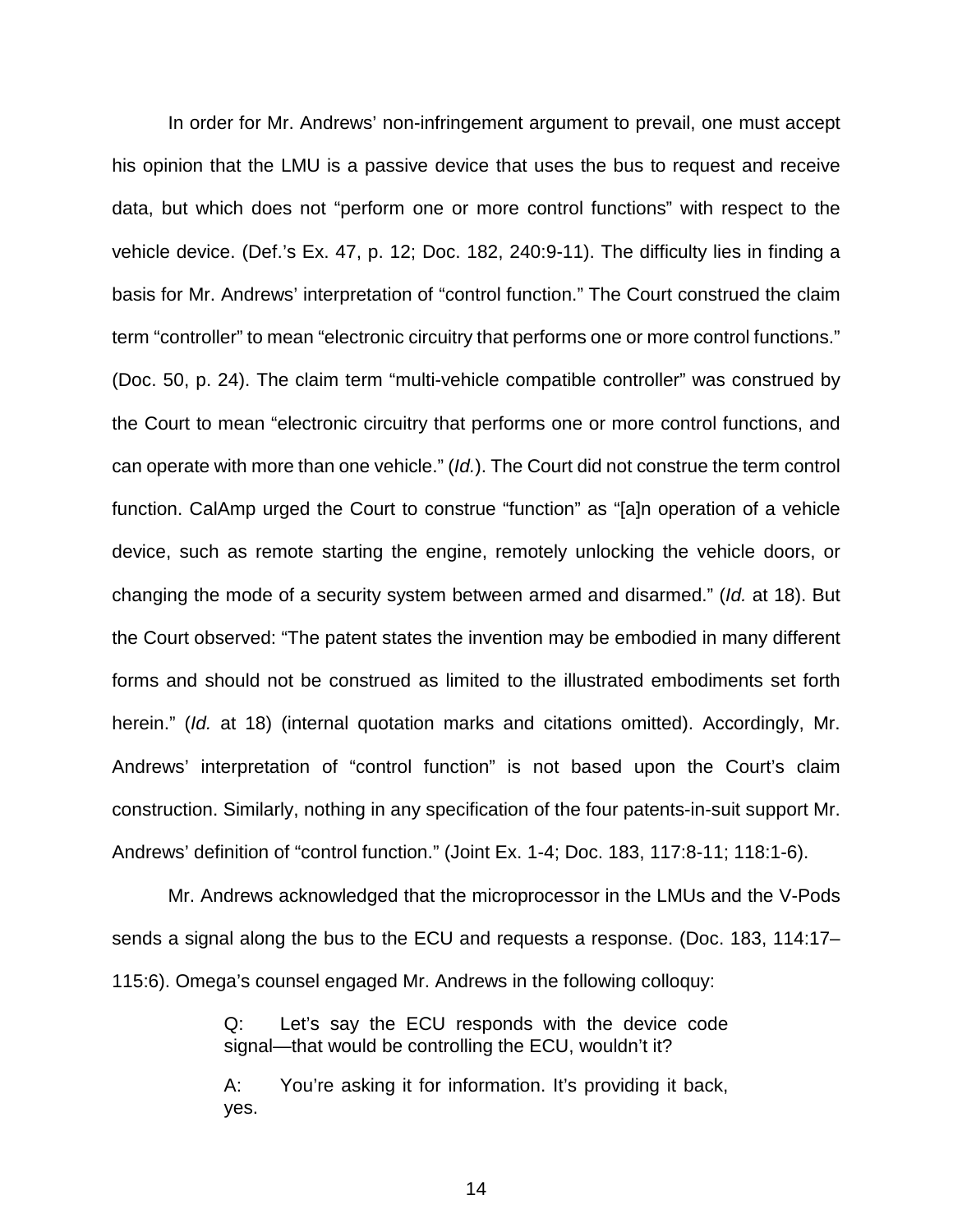Q: So that's a yes?

A: Okay.

(*Id.* at 118:9-24)

Q: And would you also agree with me … that sending a signal and getting a response could be a control function?

A: Yes.

(*Id.* at 120:5-20)

Mr. Andrews admits that when the LMU seeks information from the ECU, the ECU must respond via the bus; however, he contends this is not a control function. (*Id.* at 143:1-6). Mr. Andrews argues that "one with ordinary skill in the art, in the automotive industry in telematics, would understand the difference between a command and a query." (*Id.* at 116:7-10). It is Mr. Andrews' contention that a command—or as he would call it a query—by the LMU that produces a mandatory response by the ECU does not meet the definition of controller and control function. The Defendant's attempt to cast a mandatory response to a query as a passive act that falls short of a control function is unsupported by the record and was conspicuously absent from Mr. Andrews' initial expert report. The emergence of this opinion late in the litigation is highly suspect, particularly when one considers that Mr. Andrews' also opined that the LMU cannot infringe the '727 patent because the LMU only generates speed data from the GPS—which is clearly contradicted by CalAmp's response to Omega's interrogatories.

Mr. Andrews and counsel for CalAmp presented other non-infringement arguments at trial. However, the Court finds that these additional grounds—all of which were rejected by the jury—do not, giving the totality of the circumstances, mitigate against an award of enhanced damages and reasonable attorneys' fees. For example, Mr.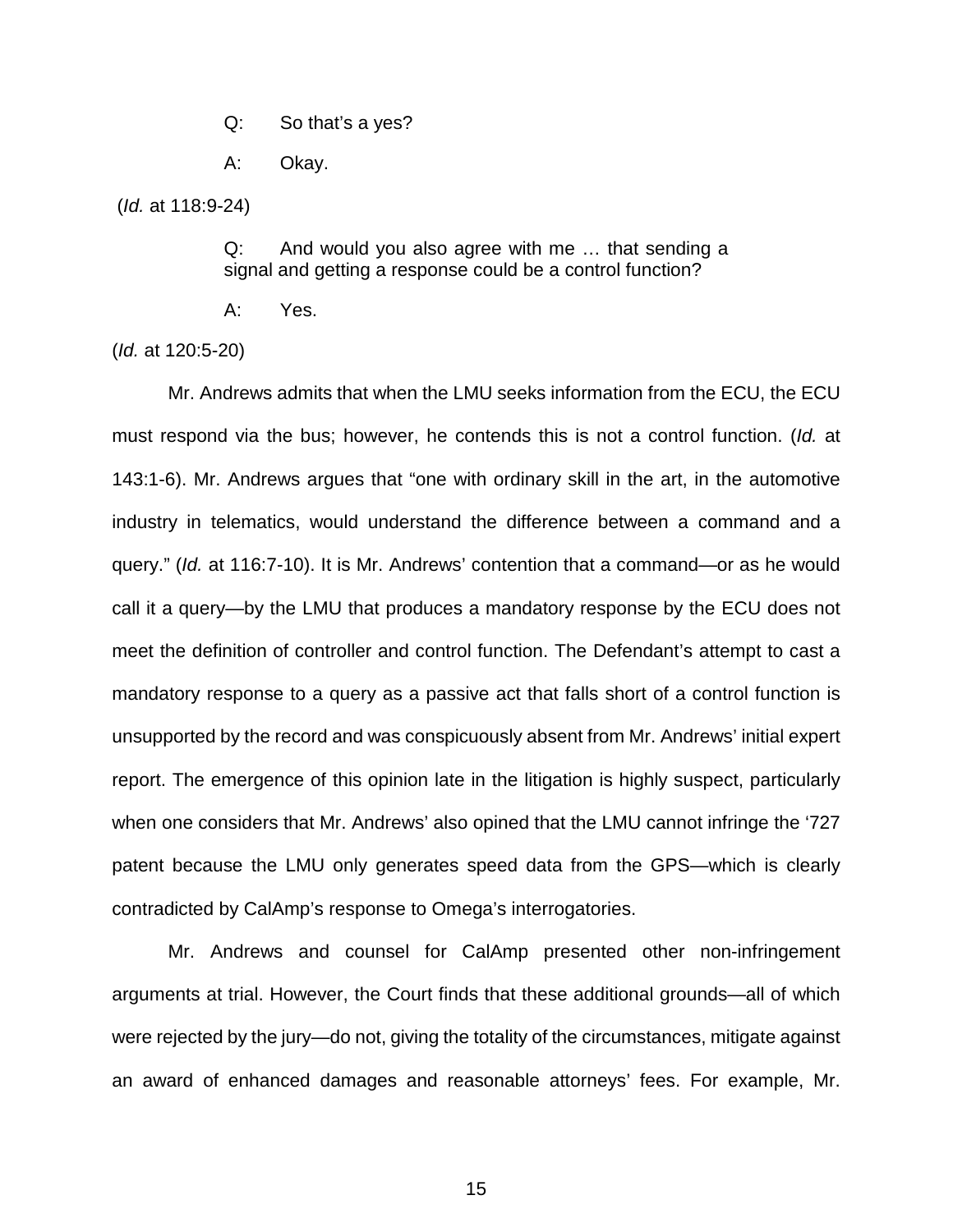Andrews took issue with whether signals were stored on the accused devices as required by the '885 patent. (Doc. 183, 122:6-9). However, on cross-examination, Mr. Andrews agreed that the LMU sends out signals and the ECU sends a response, "[a]nd those signals are stored on the controller." (*Id.* at 123:7–124:9). Mr. Andrews admits the signals are stored on the LMU until the device is unplugged and re-plugged at which time it starts over. (*Id.* at 125:5-9). In fact, Mr. Andrews agrees the LMU is intended to be used in a manner that would store the CAN data and can be used in multiple vehicles. (*Id.* at 162:6- 13).

CalAmp also presented invalidity defenses by identifying prior art that, when considered with SAE standards, rendered the patents obvious. In supplemental filings by the parties, the Court has been made aware that CalAmp sought *ex parte* reexamination of three of the patents-in-issue. The United States Patent and Trademark Office ("USPTO") has reexamined the '278 patent<sup>16</sup>, (Doc. 192); the '885 patent<sup>17</sup>, (Doc. 193), and the '876 patent<sup>18</sup>, (Doc. 201). The USPTO rejected the pertinent claims of these three patents. While the USPTO issued Office Actions in *Ex Parte* Reexamination of the '278, '885, and '876 patents and rejected the relevant claims of these patents, the finding by the USPTO does not have preclusive effect as to the verdict rendered by the jury in the instant litigation unless the final USPTO decision is affirmed by the Federal Circuit before the jury's verdict become final. *Fresenius USA, Inc. v. Baxter Inter., Inc.*, 721 F.3d 1330,

<sup>&</sup>lt;sup>16</sup> Omega's response, including declarations from Mr. Suman, (Doc. 198-2), whose patent is being considered by the examiner as prior art, and Mr. McAlexander, (Doc. 198-3), demonstrates that the examination of '278 remains in a state of flux. (Doc. 198).

<sup>17</sup> The USPTO rejected every claim of the '885 patent on anticipation and obviousness grounds. (Doc. 202, p. 1).

<sup>&</sup>lt;sup>18</sup> The USPTO rejected every claim of the '876 patent on anticipation and obviousness grounds. (Doc. 201, p. 2).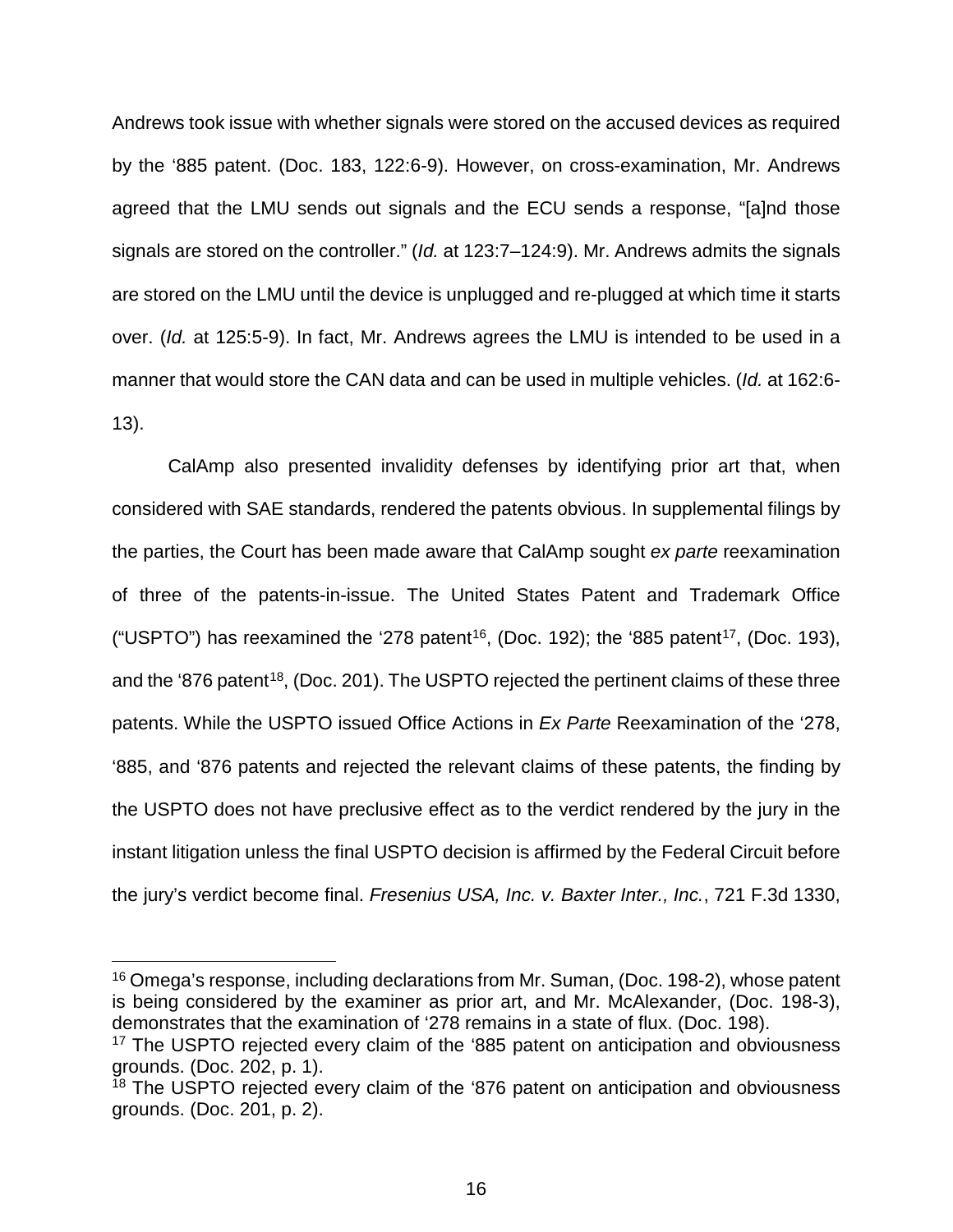1346 (Fed. Cri. 2017). Accordingly, the Court is not bound by the examiner's non-final conclusions when determining whether the jury's verdict is supported by substantial evidence.

The Court recognizes that CalAmp does not suggest in their notices of supplemental authority that the non-final action of the PTO is outcome determinative. Rather, CalAmp cites to the examiner's findings to support the reasonableness of their reliance upon invalidity as a defense. The Court rejects CalAmp's position for a number of reasons. CalAmp's expert, Mr. Andrews, combined certain prior art, such as the Braitberg '497 patent, (Def. Ex. 10), with the Society of Automotive Engineers ("SAE") standard J1978, to predict the Omega '876 patent. (Doc. 182, 173:14–175:23; 178:8-15; 180:22–181:19). Mr. Andrews testified that "one of ordinary skill in the art [would] look to J1978 to determine how to connect the bus." (*Id.* at 184:13–18). However, Mr. Andrews, despite numerous questions posed on cross-examination, failed to articulate the motive for one of ordinary skill in the art to combine these references.<sup>19</sup> The best Mr. Andrews could do in suggesting a motive to combine J1978 with Braitberg is that scan tools were being used at the relevant time; hence, one would know to combine SAE J1978 with Braitberg to make a device multi-vehicle compatible.<sup>20</sup> (Doc. 183, 149:21-150:3). Mr. Andrews applied the Braitberg reference to the '876 and '885 patents, (Doc. 182, p. 198:1-

<sup>&</sup>lt;sup>19</sup> "A party seeking to invalidate a patent on the basis of obviousness must demonstrate by clear and convincing evidence that a skilled artisan would have been motivated to combine the teachings of the prior art references to achieve the claimed invention, and that the skilled artisan would have had a reasonable expectation of success in doing so." *Kinetic Concepts, Inc. v. Smith & Nephew, Inc.*, 688 F.3d 1342, 1360 (Fed. Cir.

<sup>&</sup>lt;sup>20</sup> Mr. Andrews admits that Braitberg does not provide multiple vehicle compatibility, a claim that is necessary to invalidate the Omega patents, so he adds SAE J1978. (Doc. 183, p. 130:6-10). Interestingly, Mr. Chen testified he was unware of J1978.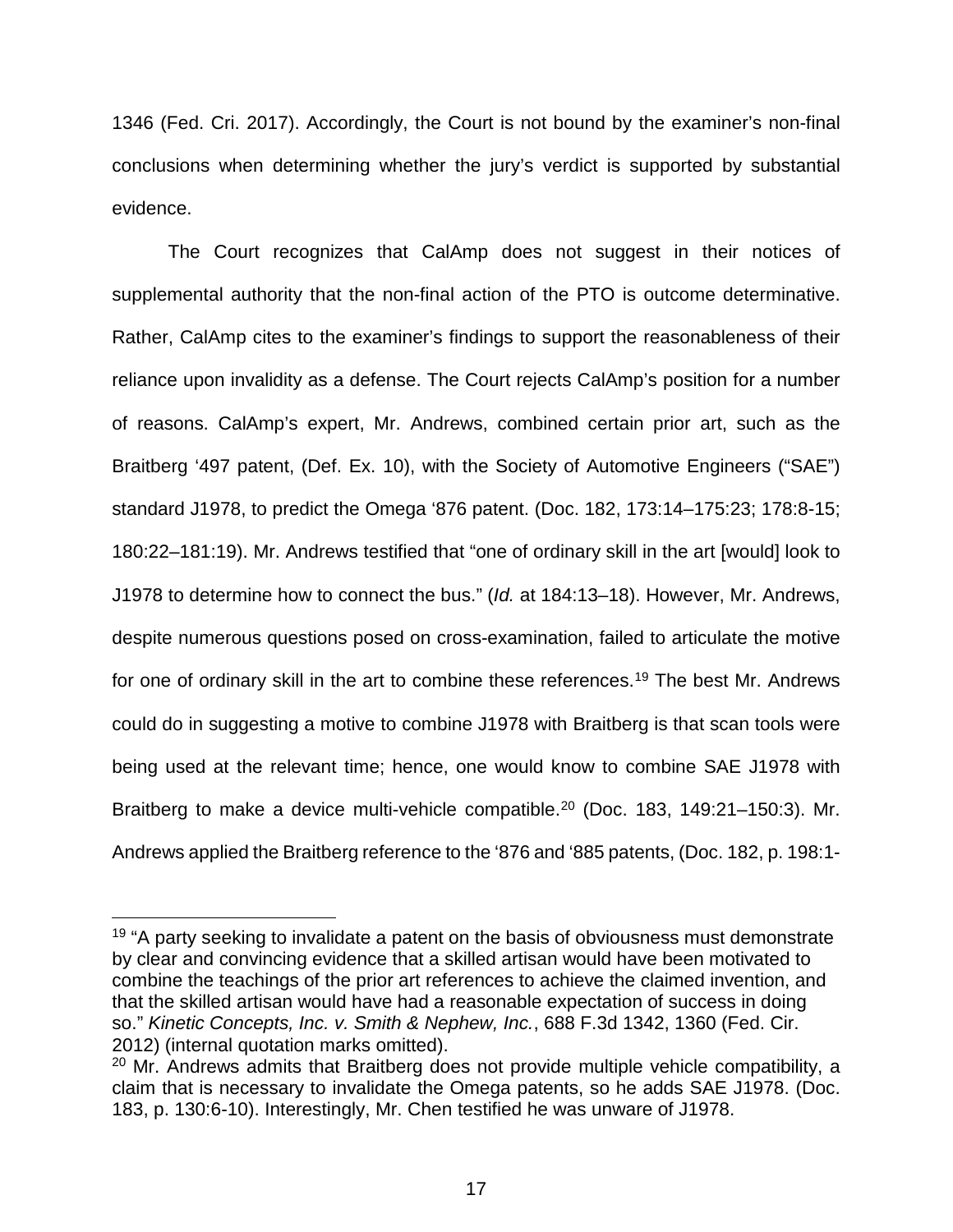20), and he applied J1978 to all four patents-in-suit. (*Id.* 250:1–270:19). The motive to combine prior art is critical to CalAmp's invalidity defense, because Mr. Andrews could not find prior art that had all of the claims that Mr. Flick has in his patents. (*Id*. at 132:17– 133:7). Mr. Andrews failed to provide more than a conclusory opinion that one of ordinary skill in the art at the relevant time would have known to look to SAE J1978 in combination with the various prior art references. In this regard, Mr. Andrews' fails to assist the Defendant in carrying its burden of proof on invalidity.

In addition, the Court in *Halo* has eliminated the ability of an accused infringer to posit reasonable invalidity defenses which were not relied upon at the time the accused products were introduced into the market. *Halo*, 136 S. Ct. at 1933. Under *Seagate*, "the ability of the infringer to muster a reasonable (even though unsuccessful) defense at the infringement trial" was dispositive of the issue of enhanced damages. *Id.* Post-*Halo*, however, "culpability is generally measured against the knowledge of the actor at the time of the challenged conduct." *Id.* There is no indication in the record that Mr. Andrews provided CalAmp his opinion on invalidity before the accused products went into production in 2011. While the opinion letters issued by Mr. Bailey as to the '885 patent refer to SAE J1978, J1979, (Def.'s Ex. 73), this letter was written in June 2014 long after infringement had begun. Thus, there is no record evidence that CalAmp had knowledge of the invalidity defense derived from the combination of prior art and SAE standards at the time of the challenged conduct.<sup>21</sup> Since culpability is measured against the infringer's

 $21$  In fact, Mr. Chen filed for patent US 2010/0158211on December 21, 2011, claiming "[s]ystems and methods in accordance with embodiments of the invention continuously collect information from vehicle devices via a vehicle data bus, store information in a database, and retrieve information from the database in response to requests from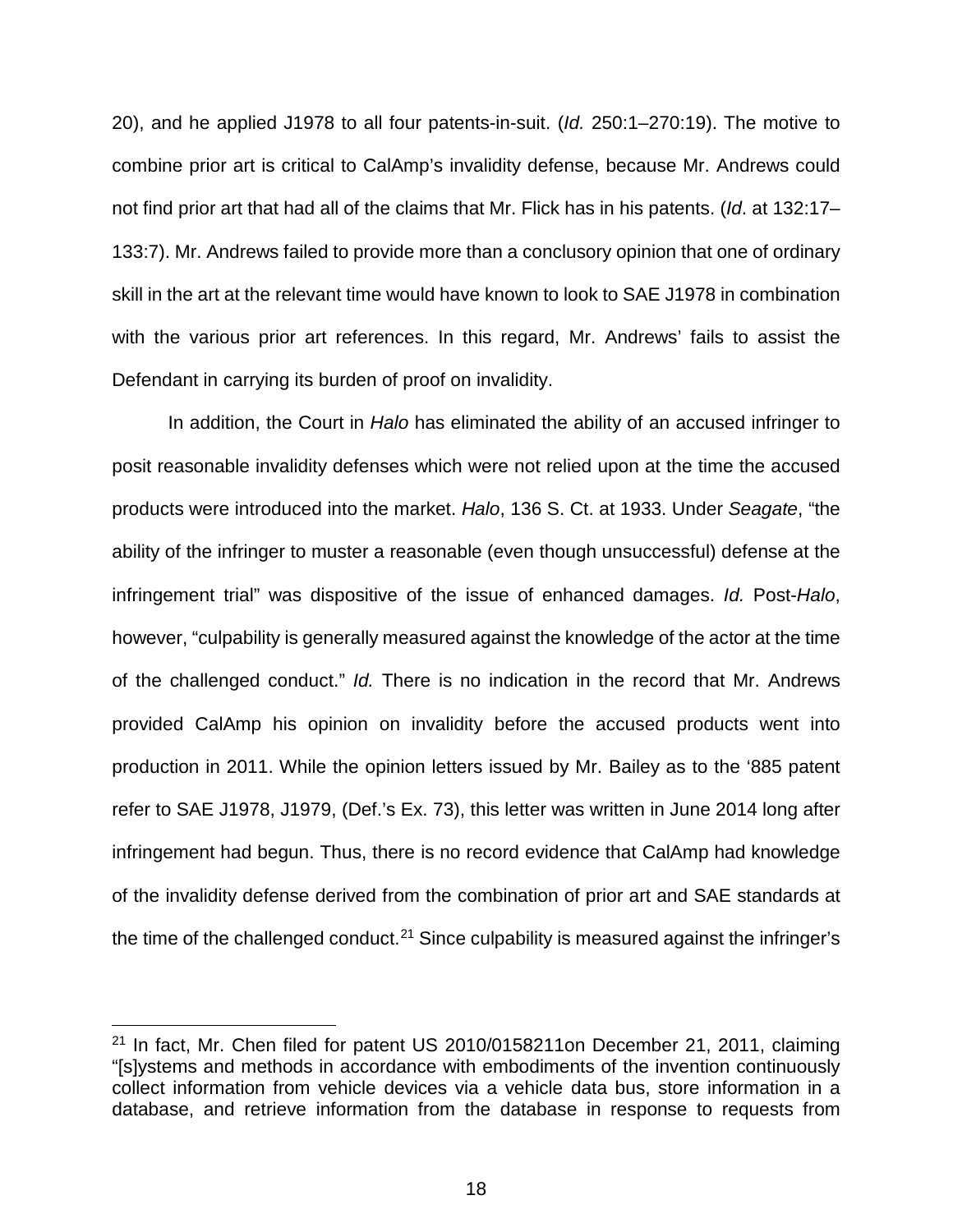knowledge at the time of the challenged conduct, the after-the-fact invalidity defense is of little merit in assessing enhanced damages. $^{22}$ 

The next *Read* factor directs the Court to consider the Defendant's size and financial condition. According to Omega's expert, Mr. Christian Tregillis, "CalAmp has sold over 245,000 units of the Accused Products, for over \$21.5 million from April 2011 through November 2014," (Pl.'s Ex. 65, p. 37), "earning over \$4.1 million in gross profits." (Pl.'s Ex. 65, p. 47). CalAmp is a publicly-traded corporation with over \$75 million dollars in earnings last year. (Pl.'s Ex. 65). While CalAmp argues that the accused products are low-margin products sold in an extremely competitive market, this misses the point. The overall financial health of the infringer is evaluated—not the net profit generated by the offending conduct—to "ensure that enhanced damages would not prejudice defendant's non-infringing business." *Powell v. Home Depot U.S.A., Inc.*, 715 F. Supp. 2d 1285, 1298 (S.D. Fla. May 28, 2010). The Defendant has the financial wherewithal to endure the sanction of enhanced damages and an award of reasonable attorneys' fees.

A closely related factor for the Court to consider is the duration of CalAmp's conduct. As previously discussed, CalAmp was well aware of Omega's patents since at least 2010. Rather than take a license, and choosing not to design around Omega's patents, CalAmp elected to sell infringing products and continues to do so to this day. CalAmp's motivation to engage in this behavior is obvious: their customers wanted this technology, and CalAmp wanted to provide it. Moreover, as previously discussed,

 $\overline{a}$ 

remote devices." (Pl.'s Ex. 14, Abstract). The patent issued June 21, 2012, and Mr. Chen did not disclose the prior art relied upon to invalidate Omega's similar patents.

 $22$  Assuming CalAmp had knowledge of the invalidity defense at the relevant time, the Court would not reach a different conclusion, since the motive to combine the prior art with the SAF standards is deficient.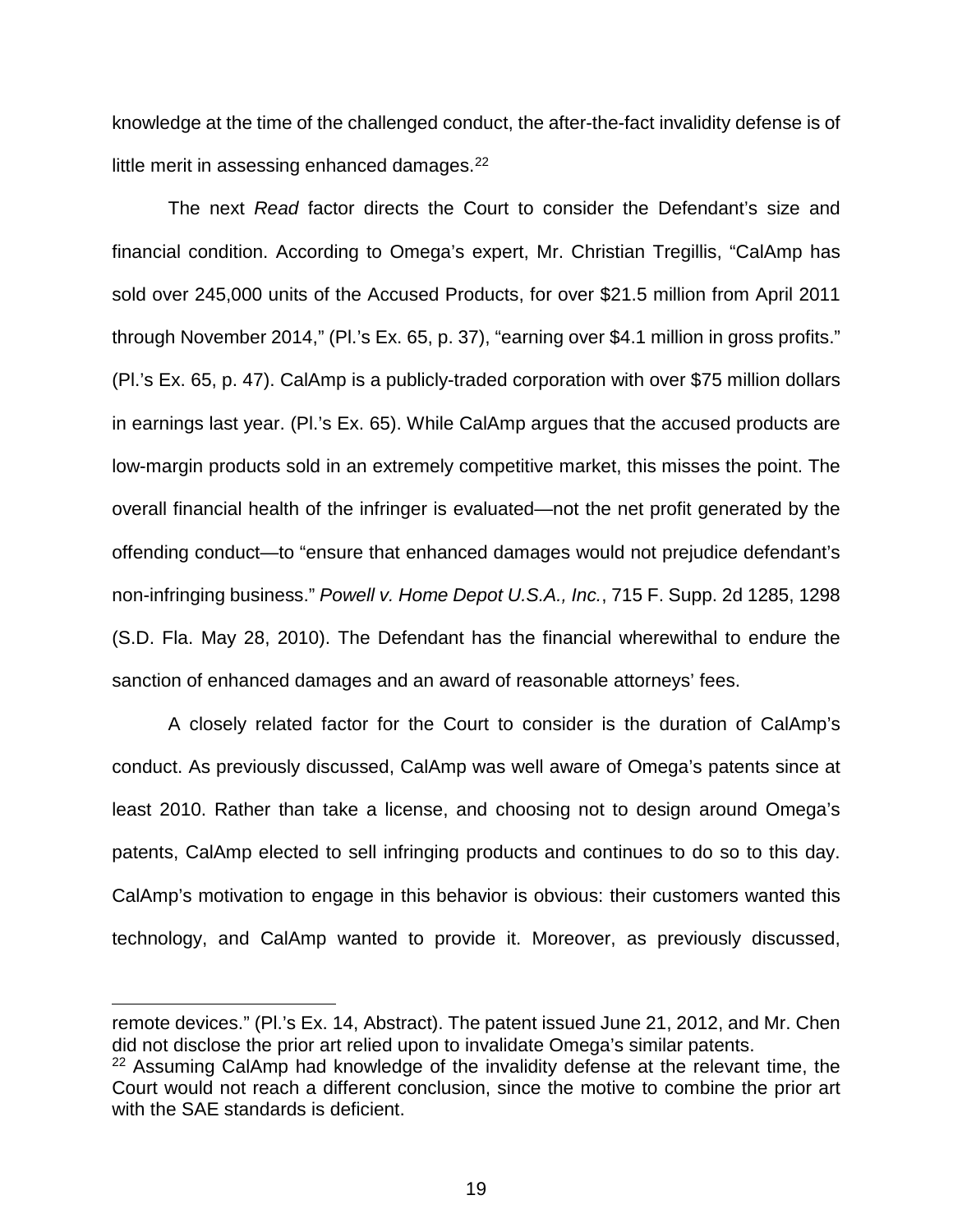CalAmp attempted to conceal its infringement by misrepresenting to Omega that it only sold black boxes which were programmed by customers and by removing information from the CalAmp website to make discovery of infringement more difficult. These additional factors all weigh in favor of an award of enhanced damages and reasonable attorneys' fees.

Based upon the foregoing, the Court finds CalAmp willfully infringed the Omega patents-in-suit, further finding that the jury's finding of willful infringement is supported by substantial evidence. The Court independently reviewed the record evidence and finds an award of enhanced damages of threefold the actual damages and an award of reasonable attorneys' fees is supported by the evidence.  $23$ 

The Court turns now to Omega's request for a permanent injunction. Omega quotes Chief Justice Robert's concurring opinion in *eBay* wherein he remarks that from "at least the early 19<sup>th</sup> century, courts have granted injunctive relief upon a finding of infringement in the vast majority of patent cases." *eBay*, 126 S. Ct. at 1841. However, Justice Thomas speaking for the majority clarified that "the decision whether to grant or deny injunctive relief rests within the equitable discretion of the district courts, and that such discretion must be exercised consistent with traditional principles of equity, in patent disputes no less than in other cases governed by such standards." *Id*. As Justice Kennedy elaborates in his concurrence, "trial courts should bear in mind that in many instances the nature of the patent being enforced and the economic function of the patent holder

 $23$  The Court notes that even if the PTO's non-final action rejecting the relevant claims of the '885 and '876 patents are affirmed by the Federal Circuit, enhanced damages and reasonable attorneys' fees are appropriate for the willful infringement of the '727 and '278 patents—assuming the '278 patent survives reexamination.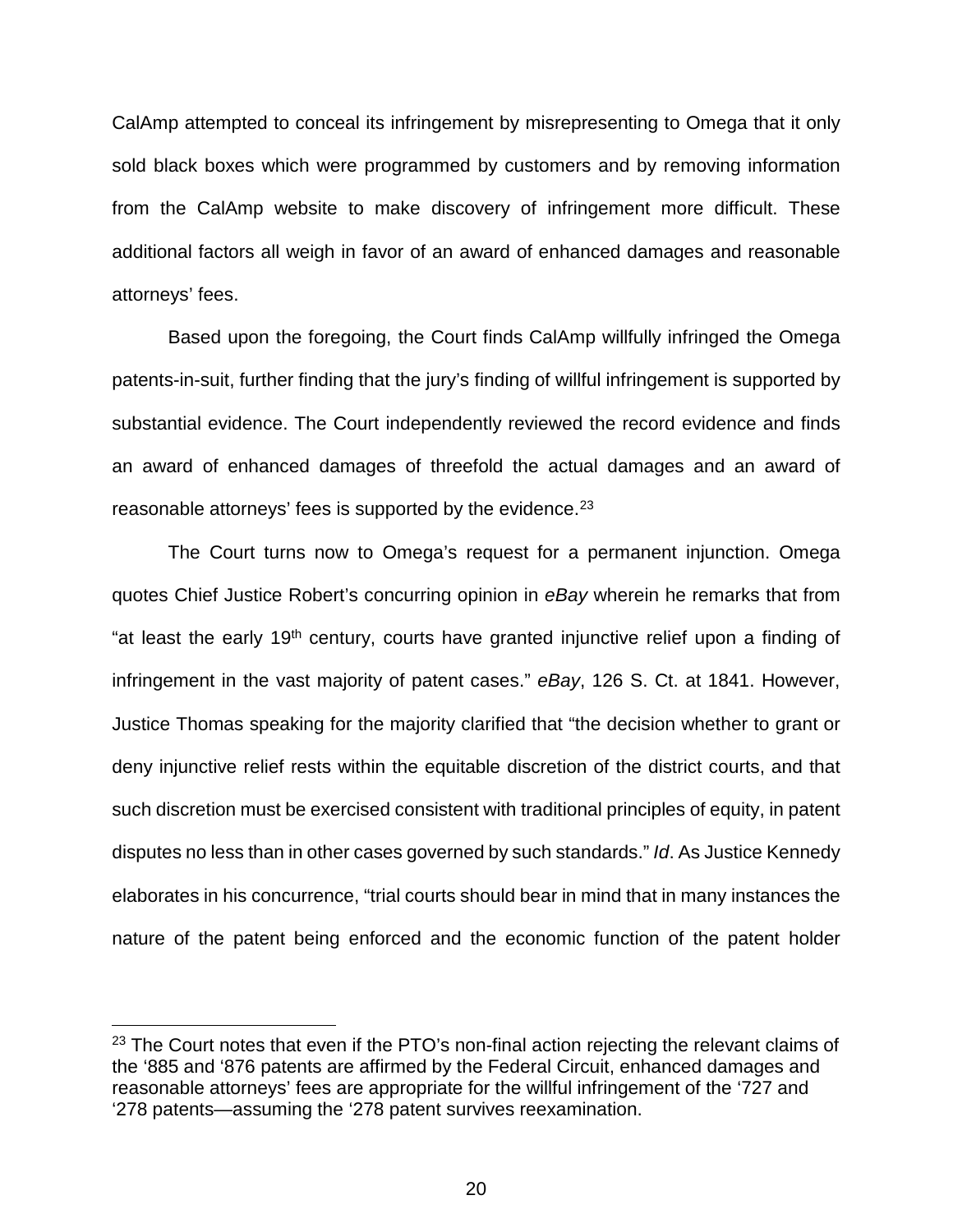present considerations quite unlike earlier cases." *Id.* at 1842. Justice Kennedy cautions trial courts to use care in issuing permanent injunctions in the context of patent holders who primarily employ their patent to obtain licensing fees. *Id.* "When a patented invention is but a small component of the product the companies seek to produce and the threat of an injunction is employed simply for undue leverage in negotiations, legal damages may well be sufficient to compensate for infringement and an injunction many not serve the public interest." *Id.*

Mr. Flick is a patent holder who presently generates revenue by licensing his patents; he no longer manufactures products. While Omega argues that it has maintained a restrictive licensing program of the patents-in-suit and has selectively licensed only a limited number of entities in the marketplace, (Doc. 148, p. 17), it is equally true that Omega was willing to license its patents to CalAmp. While Mr. Flick testified that Omega requires most licensees to transfer rights of improvements to Omega in order to strengthen its patents, it is clear that Omega does not require every licensee to agree to this term. In fact, the License Agreement entered into between Omega and CalAmp in relation to the products sold to SKYPATROL does not provide for assignment of improvements to Omega. (Pl.'s Ex. 88).

While cognizant of Omega's contention that a compulsory licensing agreement does not make Omega whole, and recognizing the Court need not balance the hardships in cases of willful infringement $24$ , the Court finds that monetary damages are adequate to compensate Omega for the injury sustained by CalAmp's infringement. Moreover, as

 <sup>24</sup> *United States v. Marine Shale Processors*, 81 F.3d 1329, 1358 (5th Cir. 1996); *see also Windsurfing Int'l v. AMF, Inc.*, 782 F.2d 995, 1003 (Fed. Cir. 1986).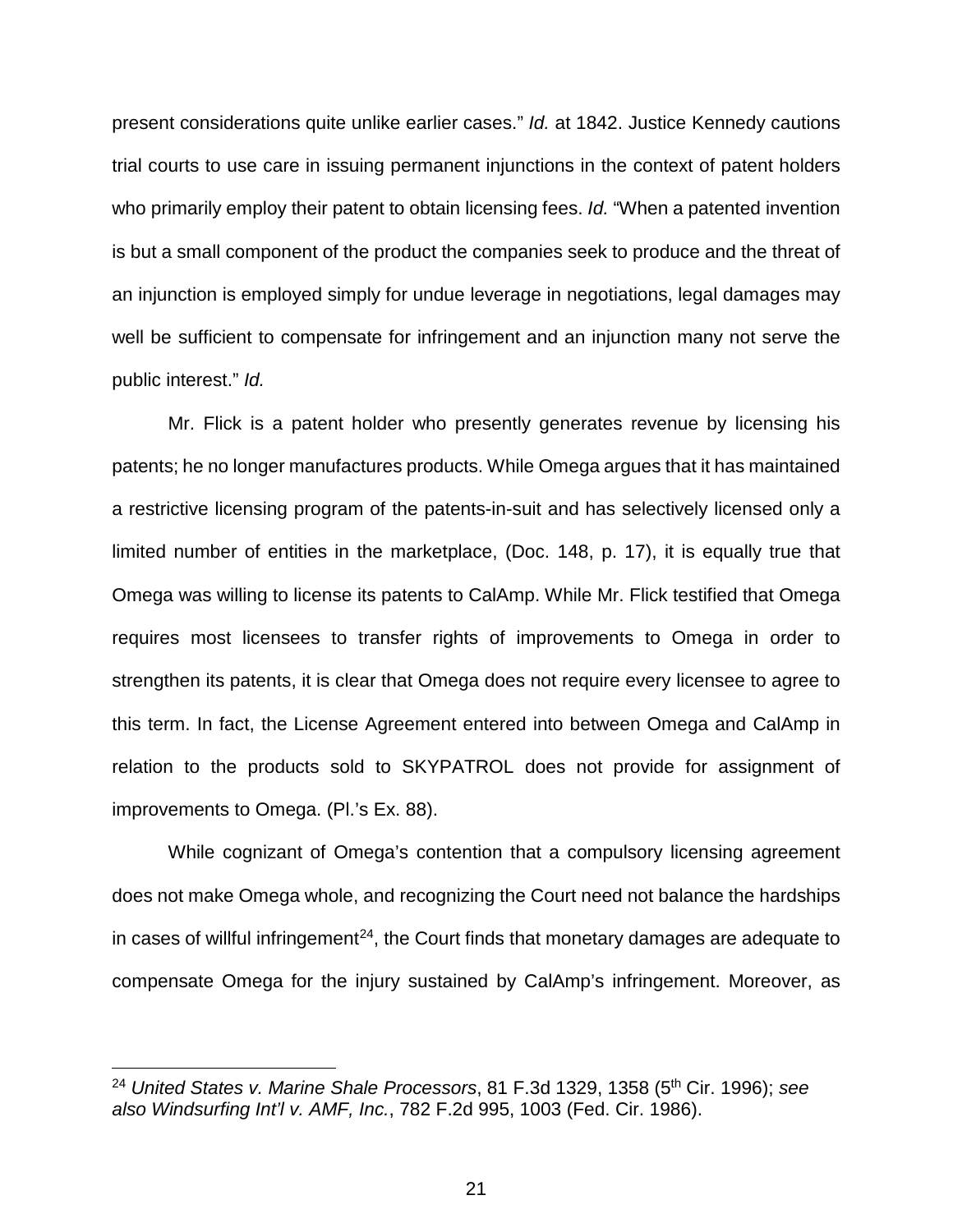indicated by the declaration of Mr. Michael Zachan, CalAmp's Senior Vice President, a number of public safety, local government, and utility providers would be placed at a considerable disadvantage in the execution of their important duties if a permanent injunction issues. The Court agrees with Omega that the logistic and financial turmoil that befalls CalAmp should an injunction be ordered is of their own design. However, the collateral impact upon important public safety functions weighs against a permanent injunction.

For the foregoing reasons, the Court denies Omega's request for a permanent injunction, finding that the payment of customary licensing fees to Omega is adequate to protect the interests of Omega.

# **IV. CONCLUSION**

For the aforementioned reasons, it is **ORDERED AND ADJUDGED** as follows:

- 1. Plaintiff Omega Patents, LLC's Motion for Entry of Final Judgement (Doc. 148) is **GRANTED**.
- 2. Plaintiff Omega Patents, LLC's Renewed Motion to Award Prejudgment Interest (Doc. 154) is **GRANTED**.
- 3. Plaintiff Omega Patents, LLC's Motion for Enhanced Damages (Doc. 148) is **GRANTED** and Plaintiff is awarded treble damages in the amount of eight million, nine hundred and twenty-five thousand and six hundred dollars (\$8,925,600).
- 4. Plaintiff Omega Patents, LLC's Motion for Entitlement to Reasonable Attorneys' Fees (Doc. 148) is **GRANTED**.